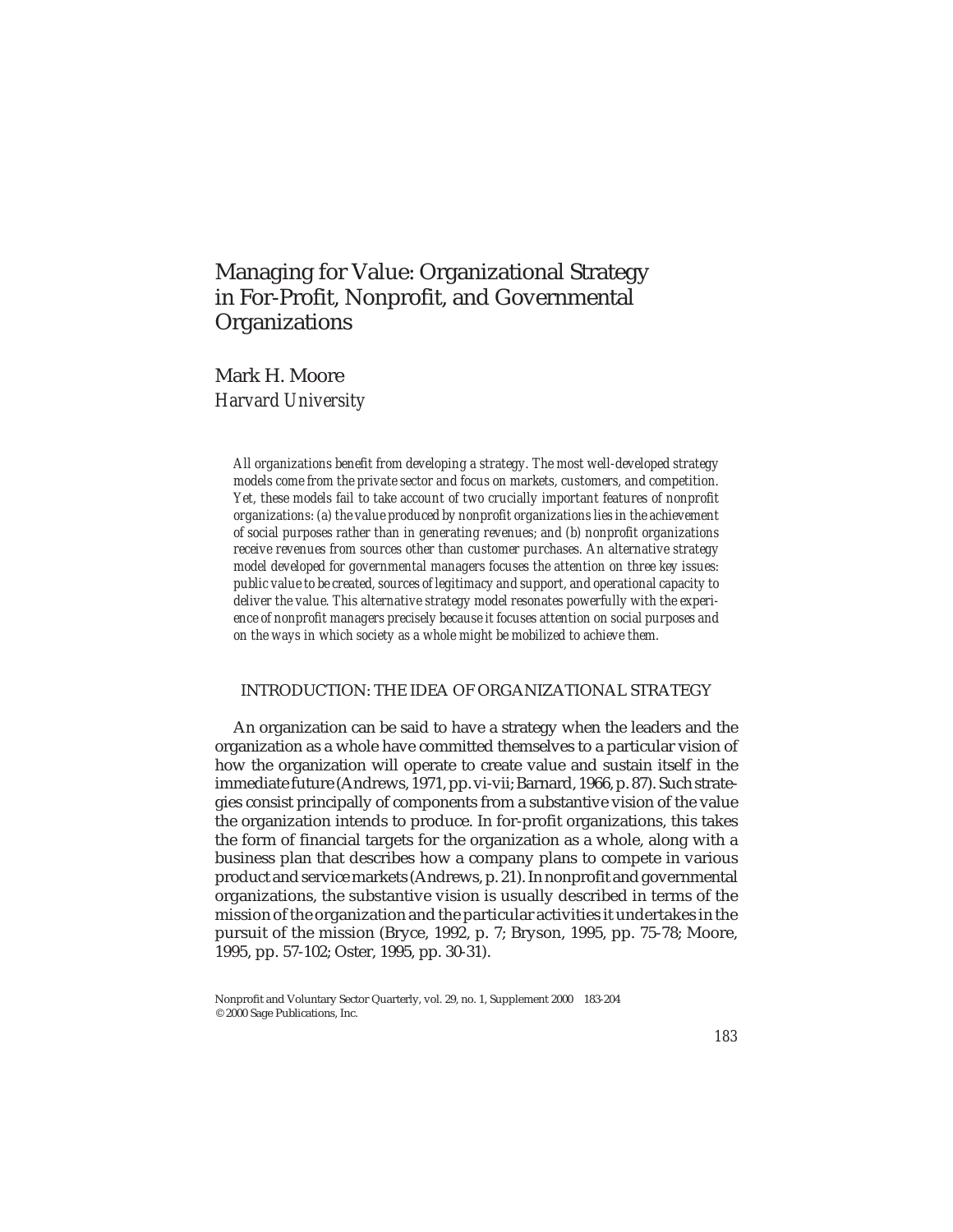### *184 Moore*

The analytic task to be undertaken in the development of a corporate strategy is to ensure that the adopted strategy is feasible, value creating, and sustainable (Moore, 1995). To ensure this result, the organization's existing capabilities have to be fitted to the challenges and opportunities of the environment in which it is operating (Andrews, 1971; Porter, 1980). It must be able to generate a supply of resources adequate to the task of sustaining (and if necessary, more or less continuously adapting) the organization. The organization must have (or be able to develop within reasonable time frame and risk tolerances) the technologies necessary to produce the products, services, and results it intends to produce.

The managerial tasks to be undertaken in the development of a strategy are (among others) to ensure the quality of the analysis that supports the strategy, to build commitment both outside and inside the organization to the execution of the strategy, to support the technological and administrative changes necessary to support the strategy, to get feedback on how well the strategy is performing, to be prepared to change the strategy when conditions warrant, and so forth (Bryson, 1995).

All I have said so far applies equally well to organizations in the private for-profit sector, the social nonprofit sector, and the public governmental sector. Organizations in all three sectors need strategies to remain purposeful and effective. Indeed, developing and implementing such strategies are the quintessential leadership tasks of those who direct such organizations—the boards of directors and the chief executive officers (CEO) in the for-profit world, the trustees and executive directors in the nonprofit world, and the legislators, elected chief executives, political appointees, and career officials in the governmental world (Andrews, 1971; Moore, 1995; Young, 1986).<sup>1</sup>

An important question for those who would teach people to lead such enterprises, however, is to what extent the common need for an organizational strategy translates into common analytic and managerial techniques for developing them. In this brief article, I argue (along with many others) that although the need for an organizational strategy is common across organizations in the three sectors, the form that such strategies take and the analytic tasks used in developing them differ in important ways (Bryce, 1992; Bryson, 1995; Oster, 1995).

More specifically, I will argue that the differences arise from two key differences between the organizations that operate across the sectors. The first is an important difference in the *defining source* of revenues to the enterprise. Of course, revenue sources are always strategically important to organizational leaders regardless of sector. Without attending to the desires and preferences of those who supply resources to organizations, the organizations cannot survive. However, attending to the desires and aspirations of those who provide resources to an organization is important for another reason as well. To legitimate themselves, organizations must show that they have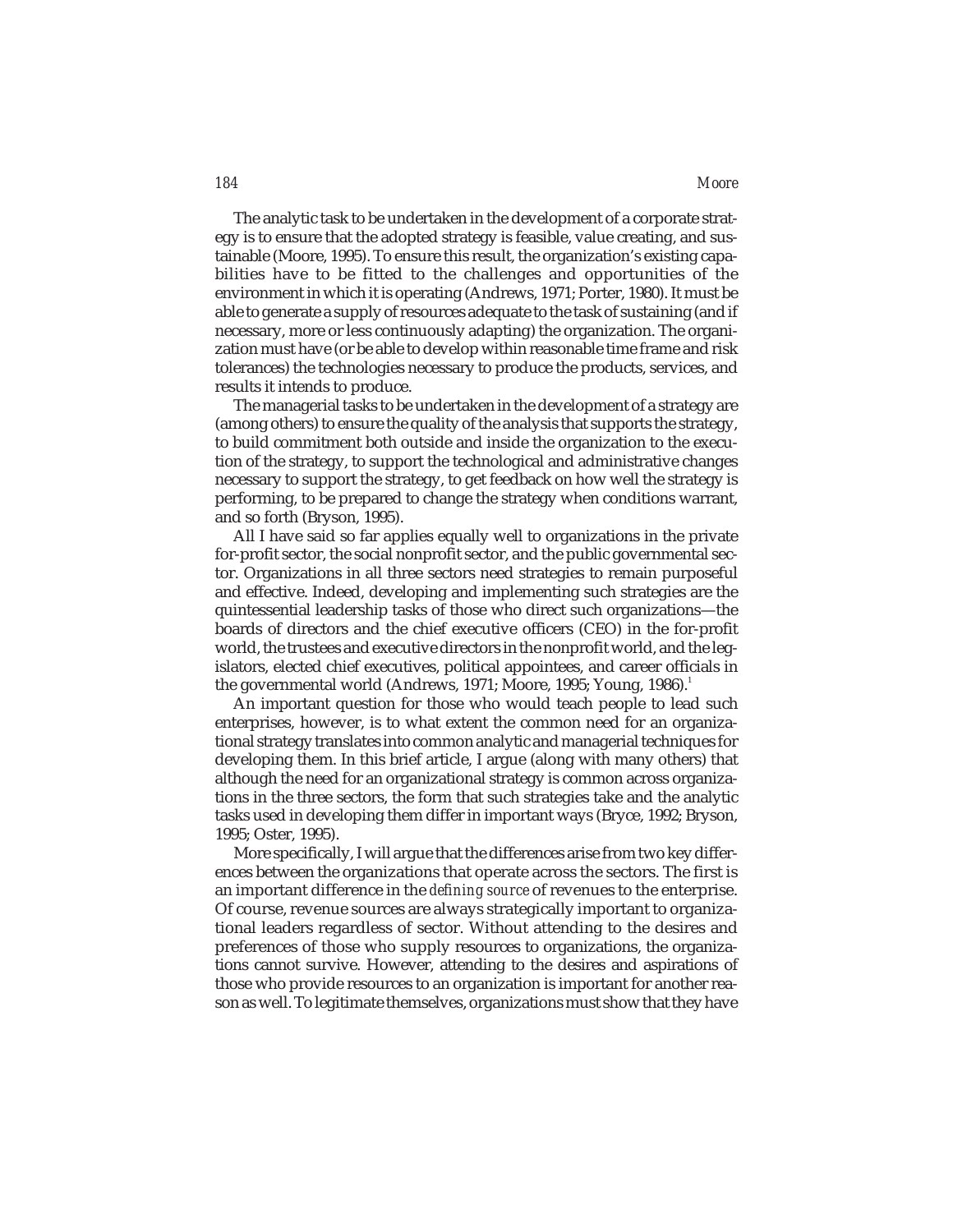a social *raison d'être* beyond their own survival. The willingness of other individuals—customers, donors, citizens, and taxpayers—to support their efforts with time and money offers that assurance (Grønbjerg, 1998, p. 141; Moore, 1995, pp. 52-56).

It is also true that organizations across the three sectors often rely on a mix of revenue sources—particularly now that both the nonprofit and government sectors rely increasingly on fees for service in the same way that private sector organizations do (Boris, 1999, pp. 14-16). Still, one of the important differences between organizations across the three sectors is that they have more or less distinctive and, in my terms, unique defining sources of revenue.

The defining source of revenue to government bureaucracies is appropriated tax dollars. Only the government has the power to tax. Although the government can choose to spend its tax dollars on for-profit and nonprofit contractors (or for that matter, give it to individual clients in the form of vouchers), when government bureaucracies are the preferred method of achieving governmental purposes, their principal and defining source of revenue is appropriated tax dollars (Smith & Lipsky, 1993). Moreover, the dollars are appropriated directly to them by legislatures. Neither for-profit nor nonprofit organizations can raise funds through taxation. Neither for-profit nor nonprofit organizations have unmediated financial relationships with elected representatives.

The defining source of revenue to nonprofit organizations is charitable contributions of money, time, and material. We know that charitable contributions are not necessarily the largest or principal source of revenue to nonprofit organizations (Boris, 1999, pp. 14-16). However, despite this fact, charitable contributions are the defining source of revenue to nonprofit organizations because they are set up precisely to capture and channel voluntary contributions (Bryce, 1992, p. 86; Fremont-Smith, 1965). In contrast, although one can make charitable contributions to government and to for-profit enterprises, few individuals exercise this option, and charitable contributions make almost no impact on the financial position of these organizations. In this sense, then, charitable contributions are relatively unique, but they are not necessarily the only or most important source of revenues to nonprofit organizations.

The defining source of revenue to for-profit organizations is the revenues earned by the sale of products and services to willing customers. Of course, this source of revenue has become less unique to the for-profit sector as the nonprofit sector and government have turned increasingly to user fees as sources of revenue (and revealing the extent to which their activities are, in fact, valued by clients). Still, given that sales of products and services constitute the predominant source of revenue to for-profit firms and that these sales also constitute the primary social justification for the existence of for-profit enterprises, it is reasonable to view the sale of products and services as the defining source of revenue to for-profit organizations.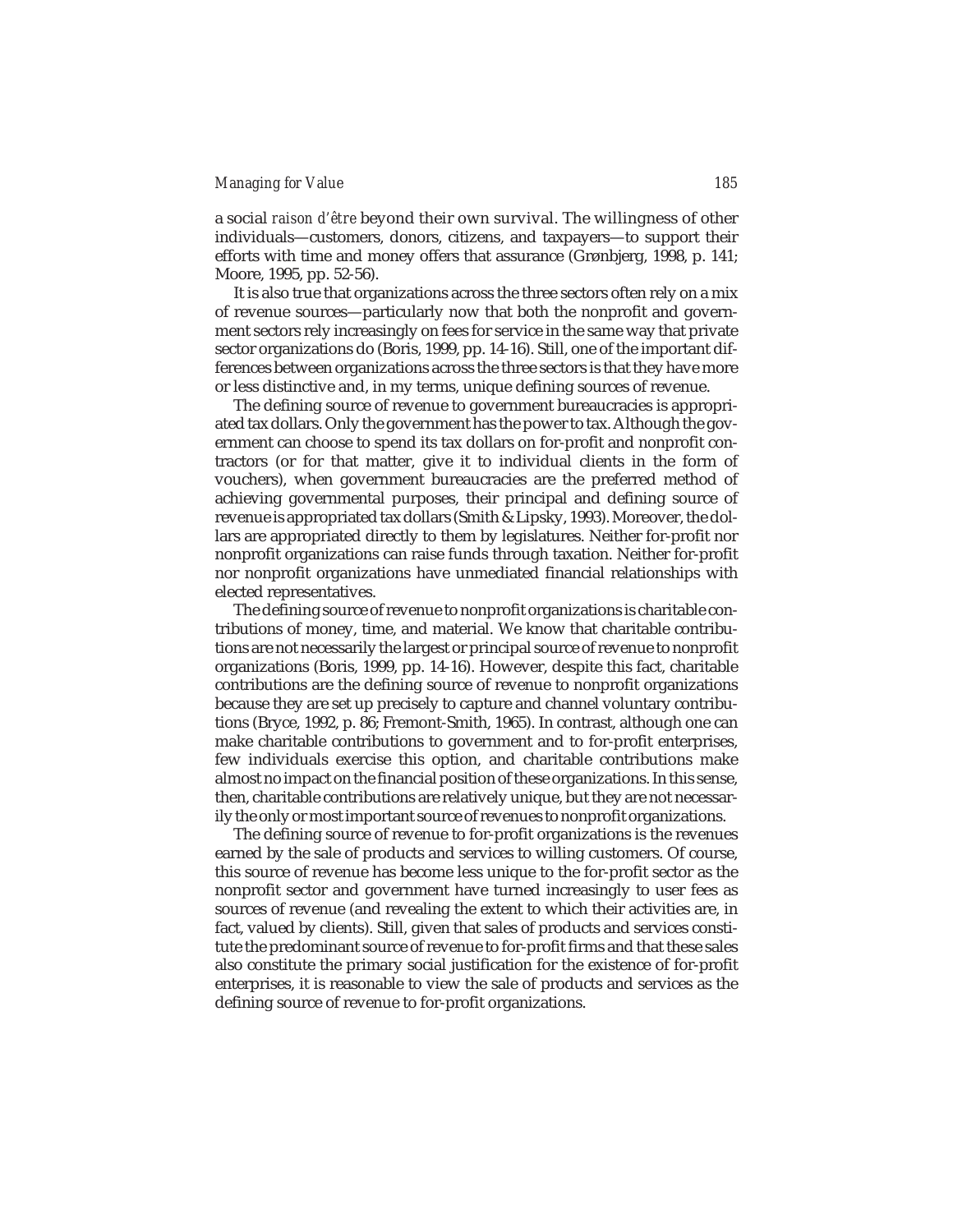### *186 Moore*

Given that organizations attend to their sources of revenue and that these sources differ to some degree across the sectors, it follows that the strategies embraced by these organizations will be responsive to the expectations and demands of quite different groups. For-profit firms will attend to what customers want. Nonprofit firms will attend (at least in part) to what their donors expect. Government bureaucracies will attend to what citizens and their representatives have mandated them to achieve.

The second important difference between these organizations lies in what constitutes, and (just as important) how one measures, the value produced by different organizations. The principal value delivered by the for-profit corporation is the financial returns delivered to shareholders and the use value delivered to customers. Both aspects of value are reasonably well measured by the financial performance of a commercial firm. The principal value delivered by the nonprofit sector is the achievement of its social purposes and the satisfaction of the donors' desires to contribute to the cause that the organization embodies (Oster, 1995, pp. 139-143). The principal value delivered by the government sector is the achievement of the politically mandated mission of the organization and the fulfillment of the citizen aspirations that were more or less reliably reflected in that mandate. Importantly, the value of neither nonprofit enterprises nor government bureaucracies is particularly well measured by their financial performance (Oster, 1995, p. 140).

I intend to argue that these differences in sources of revenue and purposes are sufficiently important, that the organizational strategy developed in the business world is not a frame that can be easily carried over into the public world of nonprofits, and that leaders of these organizations would be better served by adopting a different model altogether. Let me begin by rehearsing the familiar ideas of strategy formulation in the private for-profit sector. Next, my attention will turn to strategy formulation in the government sector. Finally, the ways in which the basic strategy model in the governmental sector works to support strategy formulation in the nonprofit sector will be considered.

# STRATEGY IN THE FOR-PROFIT SECTOR

In the private for-profit sector, the normative and analytic framework for strategy formulation is, by now, pretty well established (Porter, 1980). The ultimate purpose of a for-profit enterprise should be to maximize, in the long run, the wealth of the shareholders of the firm (Jensen, 1998). That does not mean that the interests of all the other stakeholders of the firm (such as customers, employees, or suppliers) are to be sacrificed to the interest of the shareholders. After all, the only way that shareholder wealth can be maximized over the long run is by developing customer loyalty and by engaging suppliers and employees in the work of the firm. Still, by law and social convention, the purpose of publicly held for-profit companies is understood to be the maximization of shareholder wealth.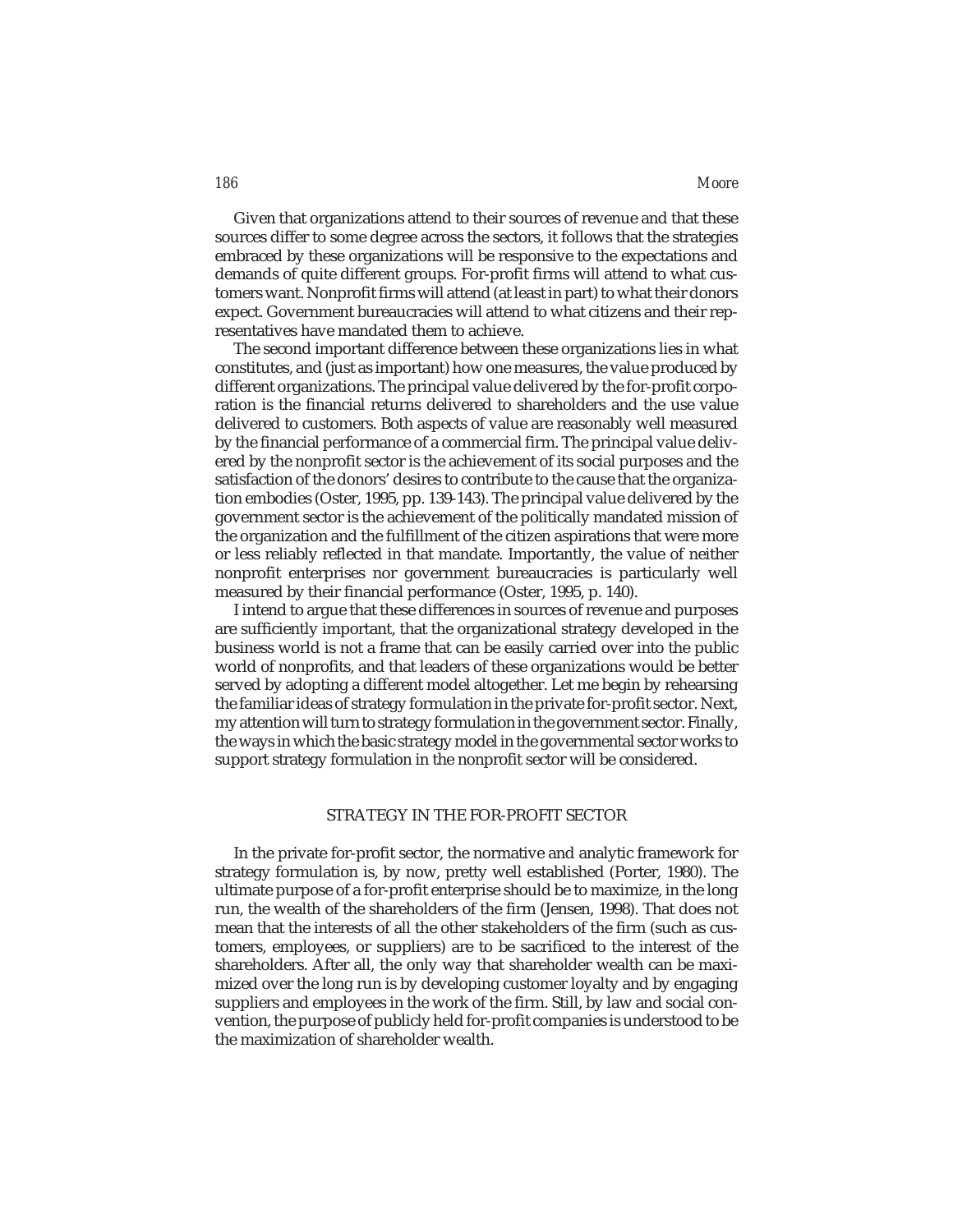# CUSTOMER SATISFACTION AS PRACTICAL REQUIREMENT AND SOCIAL JUSTIFICATION

Among the stakeholders in a for-profit firm, customers occupy a special place. They are particularly important for two reasons—one is obvious and routinely acknowledged, the other is less commonly noted but is in some ways more important. The obvious reason is that the decisions of customers to buy products and services provide the wherewithal needed for a for-profit firm to stay in business. The less obvious reason why customers are especially important is that customer satisfaction provides the social justification for the firm's continued existence. The argument is not only that market economies create private wealth for shareholders but also that market economies are efficient in meeting the needs of individual consumers. To the extent that maximizing individual satisfaction is deemed an important social goal, markets are valued as important social arrangements for achieving an important social result.

# FINANCIAL PERFORMANCE AS A MEASURE OF VALUE CREATION AND A GUIDE TO STRATEGY DEVELOPMENT

Given that the value of a for-profit firm lies in producing wealth for shareholders and use value to consumers, the overall, value-creating performance of a for-profit firm is well described by financial statements that record the costs of producing things and the revenues earned by selling them. Of course, there are limits to the value of financial statements in developing a corporate strategy. Financial statements are limited to telling us whether a firm has made money in the past. Because most important strategic decisions are about the future, financial statements can give, at best, only limited guidance. $^{\text{z}}$  To position organizations for sustained financial performance in the future, one must know how one's products and services are positioned in particular markets. Knowing this, many firms have begun to rely on balanced scorecards and market analyses to give themselves a more powerful basis for projecting their financial performance into the future (Kaplan & Norton, 1996).

# EXPLOITING THE FIRM'S DISTINCTIVE COMPETENCE

In planning for the future, the particular environmental features that a forprofit firm must take into account are pretty clear. By far, the most important is to determine how a firm's products and services (both now being produced and planned for the future) are positioned in their markets. Will the overall demand for these products and services expand or contract? How is the product positioned vis-à-vis its principal competitors? Does it have a price advantage? A quality advantage? An advantage built on customer allegiance? How long will the advantages that the firm now enjoys be sustained (Porter, 1980)?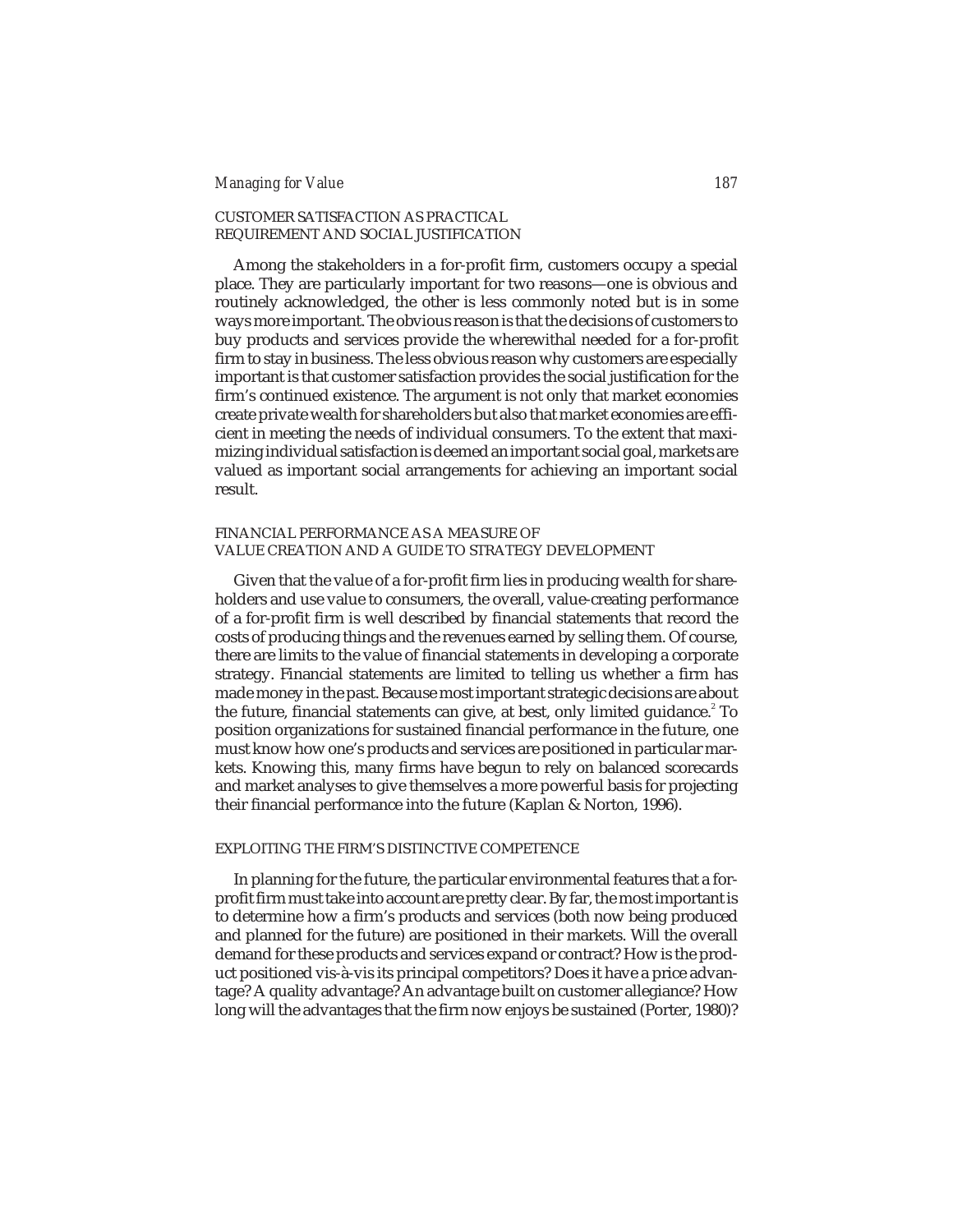In short, for-profit firms focus on products, markets, and competitors as the key pieces of their environment.

On occasion, a private firm might also want to take into account a broader group of stakeholders: its existing relationships with the public at large, with government, with licensers, with regulators, and with local communities. The reason is that these relationships can, on occasion, provide an unexpected competitive advantage to a firm (Leone, 1986). Other times, the reason is that failing to attend to these relationships can lead to serious problems in the execution of a business strategy if these actors rise up to resist the actions being taken by the corporation. In short, for-profit enterprises often have to attend to these wider stakeholders to ensure the continuation of their implicit and explicit license to operate.<sup>3</sup>

# STRATEGY IN THE SOCIAL NONPROFIT AND THE PUBLIC GOVERNMENTAL SECTORS

I want to argue (along with many others) that this familiar framework for developing strategy in the for-profit sector does not work as well when the organization to be positioned is either (a) a nonprofit enterprise that receives a nontrivial portion of its financing from charitable contributions and that claims to be producing social value beyond the value that individual clients of the enterprise assign to the firm by paying for its output or (b) a governmental bureaucracy whose principal source of revenue is appropriated tax revenues and whose value lies in its ability to achieve its mandated mission (Bryson, 1995; Oster, 1995).

Of course, nonprofit enterprises differ from governmental bureaucracies in important ways. For example, the public purposes of nonprofit organizations are established simply by the fact that contributors embrace them. They do not have to be debated in collective deliberation or enacted in legislation. As long as the purposes embraced by the supporters and leaders of nonprofit organizations stay within some fairly broad, legislatively established criteria, they are free to claim that their particular purposes are, in fact, public purposes and to pursue them with some of their own voluntarily contributed resources (Fremont-Smith, 1965).<sup>4</sup> In contrast, the purposes of public bureaucracies can only be established through collective political processes (Moore, 1995). No individual declaration that something is publicly valuable will cause tax dollars or public authority to flow to a government organization. It is only when citizens and their representatives have agreed that some purpose is publicly valuable that these key public resources can be committed to productive action.

Similarly, nonprofit organizations gain some portion of their revenues by soliciting voluntary contributions from those who share their cause. Their marketing efforts will focus on both large and small donors. Government bureaucracies, on the other hand, typically rely on the taxing power of the state for their revenues. Their marketing strategies have to focus attention on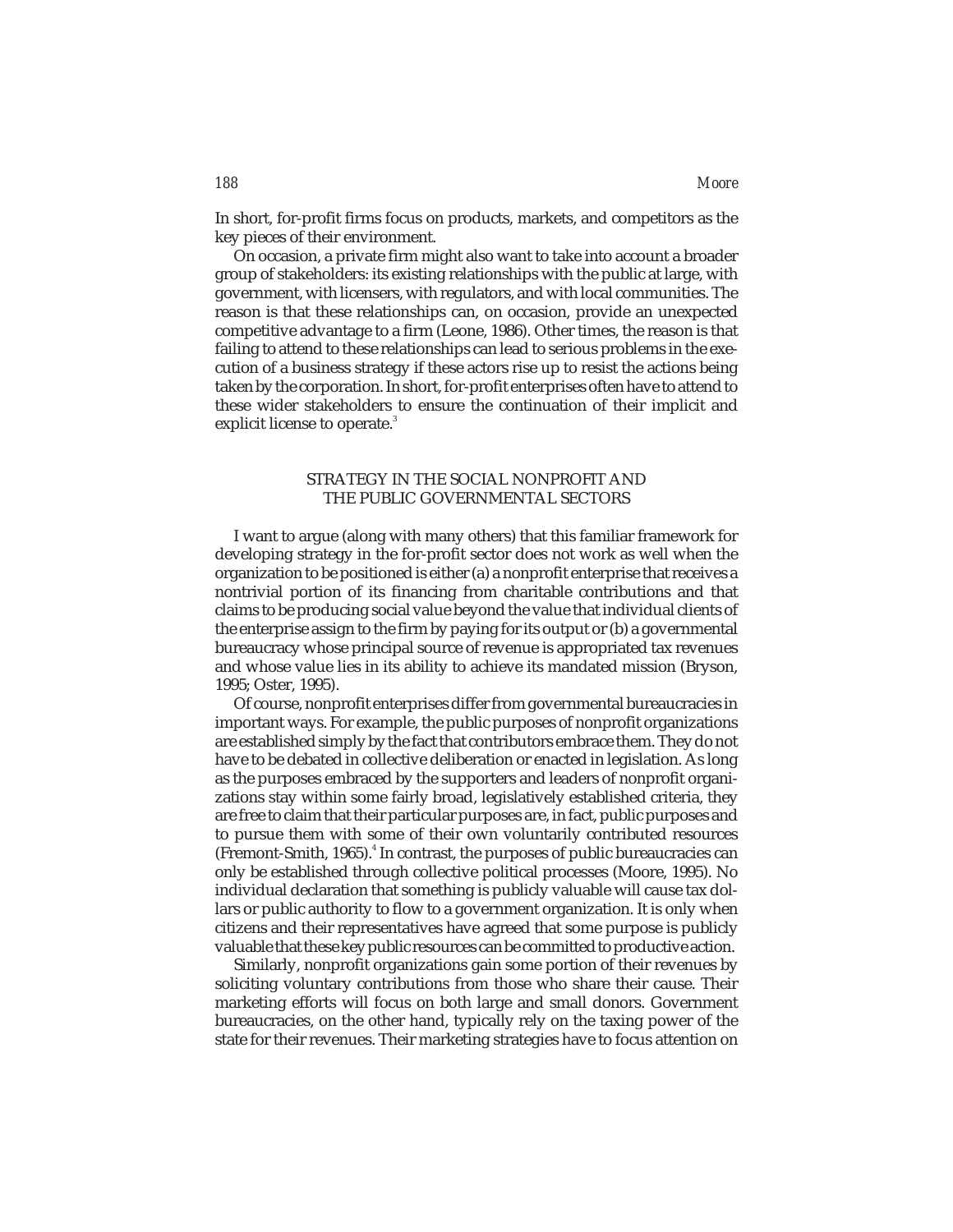|                                | <b>For-Profit Sector</b>                                                                               | <b>Public Sector</b><br>(nonprofit and governmental) |
|--------------------------------|--------------------------------------------------------------------------------------------------------|------------------------------------------------------|
| Normative goal                 | Enhance shareholder wealth                                                                             | Achieve social mission                               |
| Principal source<br>of revenue | Revenues earned by sale of<br>products and services                                                    | Charitable contributions or tax<br>appropriations    |
| Measure of<br>performance      | Financial bottom line or<br>increased equity value                                                     | Efficiency and effectiveness in<br>achieving mission |
| Key calculation                | Find and exploit distinctive<br>competence of firm by<br>positioning it in product/<br>service markets | Find better ways to achieve mission                  |

**Table 1. Basic Strategic Concepts in the Private For-Profit Sector and the Public Sector**

those who authorize governmental expenditures—usually, the elected representatives of the people and those who influence them. These differences matter enormously—enough to suggest that nonprofits may need their own concept of strategy formulation that differs from both for-profit enterprises and from government bureaucracies.

Yet, in some crucial respects, the gulf between the strategy in for-profit enterprises and nonprofit organizations seems wider than that between strategy formulation in nonprofit and government organizations. The close kinship between nonprofit organizations on one hand and government bureaucracies on the other lies in two key facts: (a) both nonprofit and government organizations define the value they produce in terms of the mission of the organization rather than in their financial performance, and (b) they secure their revenues from people who are (voluntarily or involuntarily) paying for external benefits to people other than themselves rather than customers who buy things for their own benefit. As a result, for some purposes, it is useful to group nonprofit and governmental organizations together as public sector organizations and to consider their strategy formulation processes as similar to one another and distinct from strategy in the for-profit sector. Table 1 takes this tack and sets out the key differences in strategy formulation between forprofit firms on one hand and public sector firms on the other.

Next, I will present some important ways in which the strategy models developed for governmental organizations have to be adapted to accommodate the particular features of nonprofit organizations. However, at the outset, I want to work with what I think is the conventional way of thinking about strategy formulation in the public sector more generally (Bryson, 1995).

# DEFINING VALUE, SETTING THE MISSION

Just as conventional views of strategy development in the corporate world begin with the goal of enhancing shareholder wealth, so strategy development in the public sector begins with the mission of the enterprise (Bryson,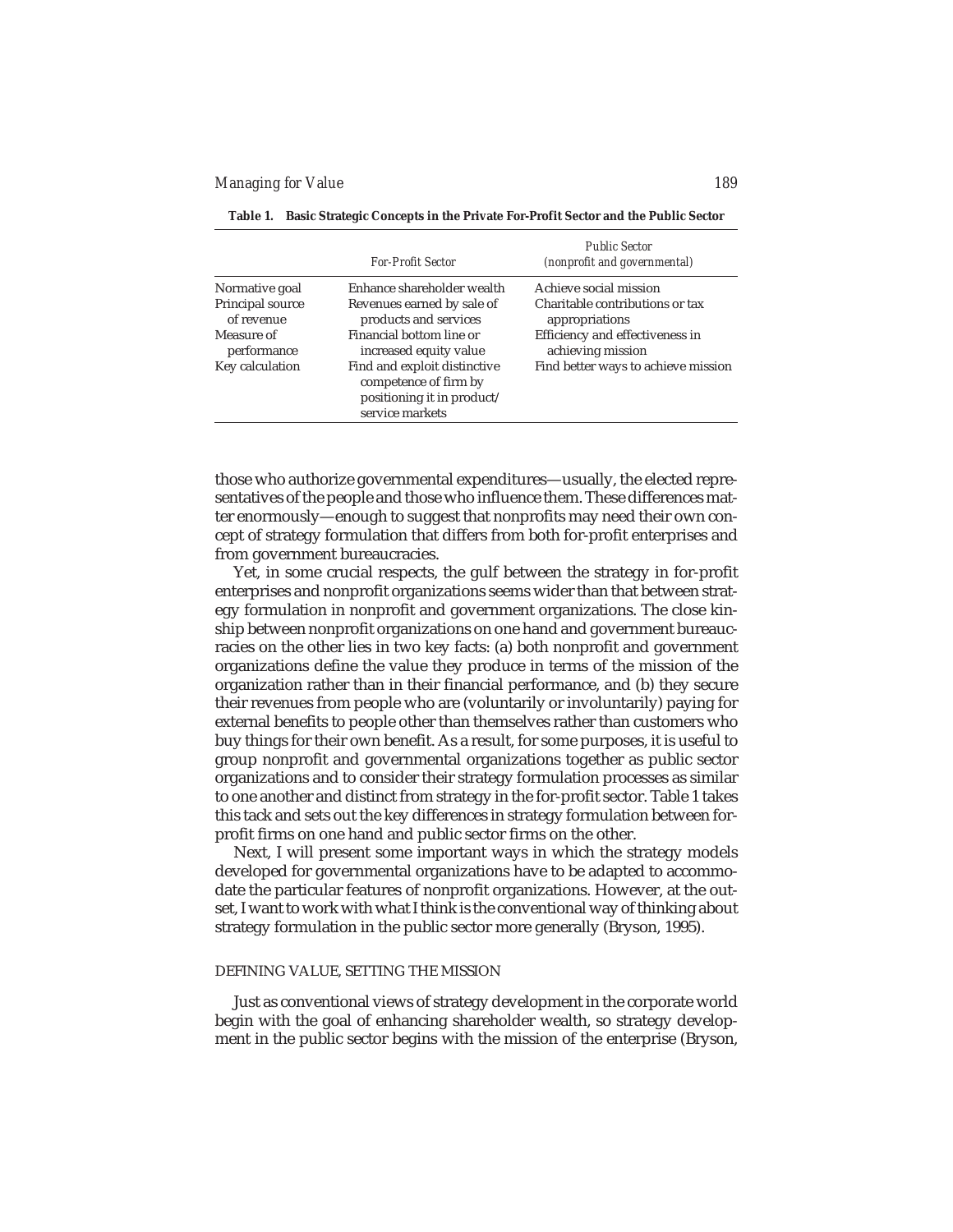### *190 Moore*

1995; Drucker, 1973, pp. 158-159; Moore, 1995; Oster, 1995; Wilson, 1989, p. 174). The mission of a nonprofit or governmental organization defines the value that the organization intends to produce for its stakeholders and for society at large. As such, it occupies the same holy place for nonprofit and governmental organizations that the maximization of shareholder wealth occupies for commercial enterprises. Because the mission defines the value of the organization to society and creates the organization's purpose, it becomes the metric that is used in judging past performance and assessing future courses of action (Bryce, 1992, p. 4).

Generally speaking, the missions of nonprofit and governmental organizations are set out in substantive, rather than financial, terms. The mission statement points to particular public problems that the firm seeks to alleviate or to desirable social conditions that the enterprise seeks to bring about. We say, for example, that the goal of the nonprofit or governmental organization is to encourage a love of art and music, to educate the young, to comfort the disabled, or to feed the hungry. We do not say that the goal is to earn revenues, or make a profit, or increase the value of shareholder equity. Money may be needed to accomplish these goals, but the ultimate goals are not financial (Bryce, 1992, pp. 7, 71-76).

Missions and goals can be formulated in broad or narrow and abstract or concrete terms (Moore, 1995, pp. 95-99; Oster, 1995, pp. 27-28). For example, a nonprofit organization could say that its mission is to

- improve the quality of life for all,
- promote the health of U.S. citizens,
- prevent childhood diseases in urban areas,
- or immunize children against polio in Boston.

Obviously, the scope of the organization's ambition differs significantly as one goes from the first item on the list (cast both at a high level of abstraction and very broadly) to the last (cast at a lower level of abstraction and focused much more normally).

Note further that even though these mission statements are broad and set at high levels of abstraction, most of them are, in an odd way, more concrete and specific than the goals embraced by a for-profit firm—at least in terms of specifying the business of the organization. After all, if the goal of a private firm is to maximize shareholder's wealth, the leaders of that firm could decide to produce many different products and services to achieve that goal. They would not be limited to particular businesses, products, or services.

For example, when Jack Welch became the CEO for General Electric (GE), he declared that it was impossible for him to "tie a neat bow" around the products and services of an organization that is as diversified and dynamic as GE. He could not and would not describe GE's future core businesses. He was not willing to guarantee that GE would continue to produce what had, in its past, been its traditional core businesses (such as small electric appliances, light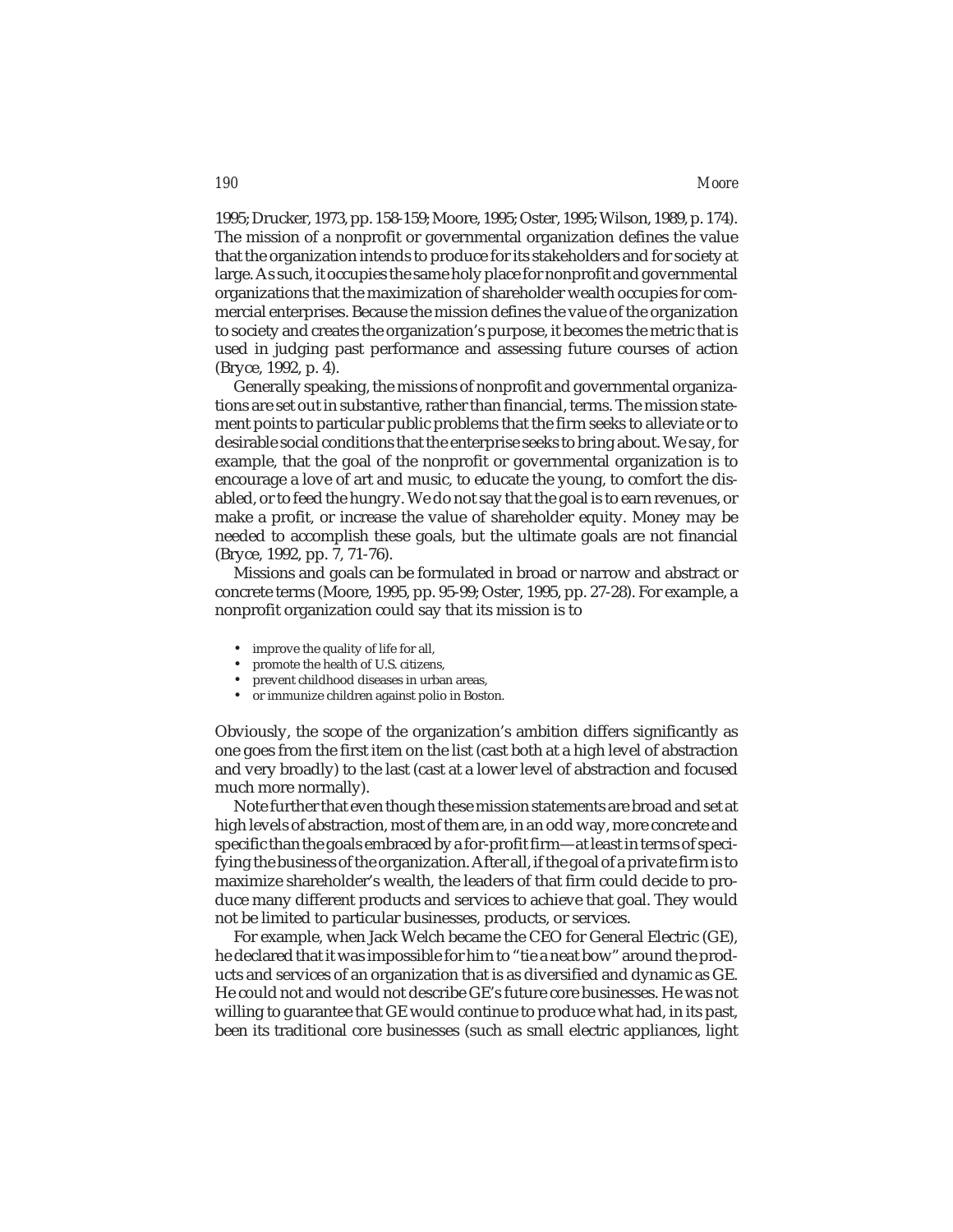bulbs, and diesel engines). What he offered, instead, was the idea that he would focus GE's efforts on those businesses where it was now "number one or number two in an industry" or could come to occupy that enviable position. Because these conditions were likely to change very rapidly, Welch could not say for sure what businesses GE would be involved in over the next half decade. He felt authorized to be in any business where he thought that GE could successfully compete. In this respect, then, the responsibility of private sector executives to maximize shareholder wealth is quite permissive with respect to the particular product/market strategy that they rely on. If Bethlehem Steel can make more money for its shareholders by making plastic than steel, it is free to do so, notwithstanding its name and traditions.

A public sector organization could, in principle, have the same latitude if it was prepared to define its mission in equally broad and abstract terms as "maximizing shareholder wealth." For example, if a nonprofit enterprise or governmental organization were to define its goal in terms of "creating public value," almost no activity that such organizations could conceivably engage in would be beyond the boundaries of their chosen mission. In this sense, the mission of these organizations would be as permissive with respect to managerial commitments to particular concrete activities, products, and services as the goal of maximizing shareholder wealth is for managerial choices in the private sector. If, however, a nonprofit organization defines its goal as "immunizing children against polio in Boston," or a governmental organization defines its mission as "providing high-quality defense against criminal charges for those unable to pay," then many activities within the competence of the organizations to perform would be ruled as being beyond the mission. In this sense, the strategic discretion of the leaders of the Boston Society for the Immunization of Its Children would be much more sharply circumscribed than the leaders of the World Association for Improved Quality of Life for All.

Of course, there are lots of reasons to give up the broad flexibility that comes from having abstract goals (Moore, 1995; Oster, 1995). It may be that donors and citizens are suspicious of very broad goals. To secure their enthusiastic support, then, it may be important to talk in concrete terms that allow them to visualize the results and hold the organizations accountable for achieving them. Similarly, in trying to produce results, it may be important for organizational leaders to set out concrete and specific goals so that an organization can stay focused and hone its skills in a relatively narrow set of activities. Such advantages of focus often outweigh the advantages of remaining responsive to changes in the environment and flexible enough to stretch one's organization to exploit new opportunities or face new challenges. As a result, many nonprofit and governmental organizations are either forced to or choose to define their goals in more concrete terms than for-profit firms do, and to give up some flexibility in changing and adapting their missions in light of changing circumstances.

Moreover, as a practical matter, the leaders of a nonprofit organization can and do change their minds about the mission of the organization. They do so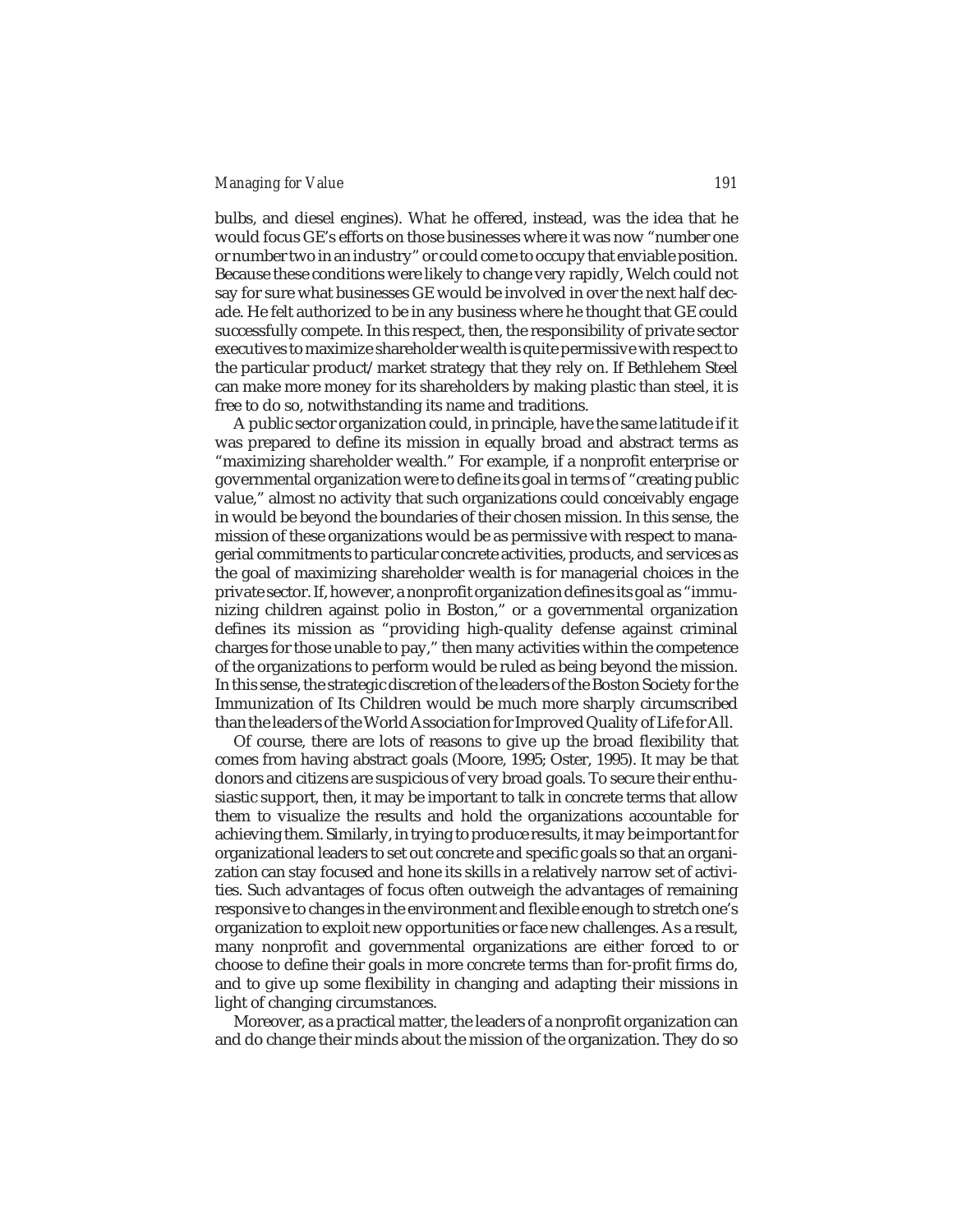by raising the level of abstraction of the mission and finding in the new level of abstraction a justification for a new activity they wanted to carry on anyway. Alternatively, they say that the mission has not really changed and that only the particular way in which the broader mission is being pursued has changed. However, the point is that they have to struggle with the question of whether the mission has been changed. They feel constrained by the need to stay true to the traditional mission of the organization.

The constraint derives from several sources (Bryce, 1992, p. 67). First, to the extent that the organizations are relying on endowment income or some firmly established traditions in fund-raising, they may feel obligated to stay closely aligned with their donors intentions (i.e., with the old mission of the organization). Second, to the extent that the organizations are relying on the voluntary commitment of those who serve on their boards, lead the enterprise, and staff its operations, and to the extent that these individuals are committed to the old mission, the leaders may feel that they cannot legitimately and easily change the mission of the organization without losing the soul of the organization. Third, both state statutes and common law traditions may prohibit nonprofit organizations from changing their mission without gaining the approval of the attorney general of the state where they are chartered (Fremont-Smith, 1965, pp. 31-34).

To the extent that traditional purposes lay a powerful claim on nonprofit and government organizations, such organizations can develop the problem of "mission stickiness."<sup>5</sup> They can stay committed to their mission despite the fact that the task environment they confront changes (Oster, 1995, p. 28). Thus, contributions continued to flow to the March of Dimes even after polio was cured. The Selective Service System continued to register young people for the draft even after the cold war has ended and the draft abolished. On the other hand, organizations can remain committed to relatively low value purposes when their use in alternative activities would be much higher.

Part of the reason this happens is that nonprofit and government organizations are trying to avoid being accused of an opposite problem: the problem of "mission creep" or "mission drift." Indeed, they often feel that their integrity rests on remaining committed and focused on their original mission. They worry that if they were to change their mission in response to changes in social conditions or donor enthusiasm, they would be accused of caring more for their survival than for their cause.

Behind this familiar phrase lies the accusation that those who lead and staff such organizations are not really committed to the mission of the organization. It is not true that they love the mission so much that they are willing to work long hours at low pay for the sake of the cause. They are really no different than those who work for for-profit firms. They, too, are motivated by the crass desire to stay employed. The evidence for such an indictment is that when the choice came down to staying true to their original mission or assuring their financial survival, they opted for financial survival. At that moment, they revealed themselves as no more virtuous than the managers and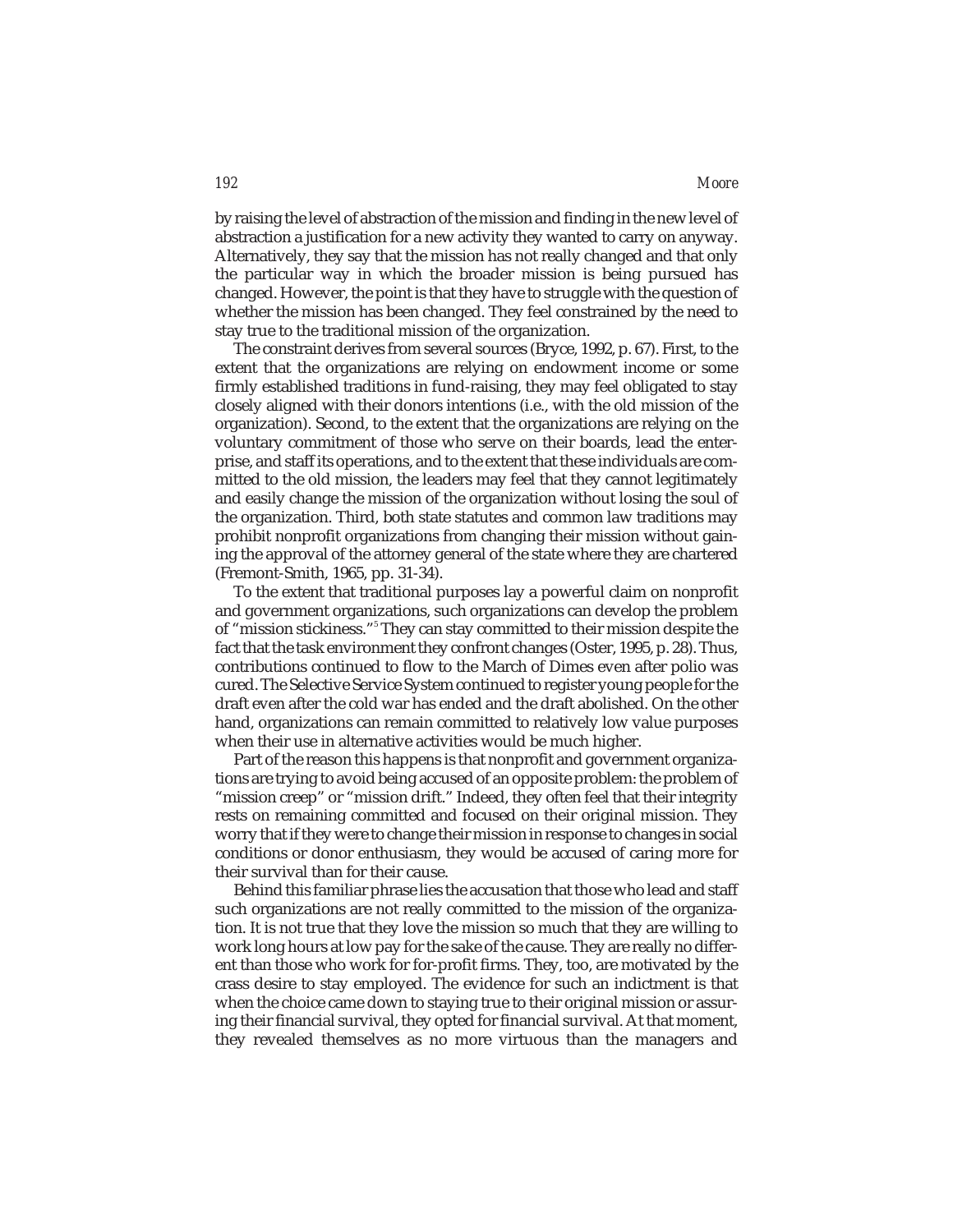employees of for-profit enterprises. When viewed from this perspective, the only honorable thing to do when an organization committed to a particular mission confronts a change in the world that makes their mission irrelevant is to go out of business. It is the only thing that will reveal the fidelity of the organization's commitment to their mission rather than to mere survival.

This, of course, is precisely the opposite of the views that we have of private businesses. When they adapt to changing market conditions by finding new ways to use the distinctive competencies they have built over time to create valuable new products and services, they are viewed in highly favorable terms and are considered to be dynamic, adaptive, value-creating organizations (Peters & Waterman, 1982). Mission stickiness is a problem for some private sector organizations that become dinosaurs. However, corporations that remain financially successful by adapting and responding to changing market conditions are hardly ever accused of mission creep or mission drift. They may make a mistake by reaching too far beyond their distinctive competence and by losing their focus, and with that, their market share and profitability. However, no one complains when they find a profitable new use for their organization. They do not say that such enterprises have lost their mission. They do not accuse such enterprises of self-interested empire building.

The reason for this discrepancy in our views of private sector organizations goes back to our social understanding of what society has implicitly and explicitly authorized these organizations to do. Society has authorized forprofit corporations (and those who lead them) to seek to maximize shareholder wealth by developing whatever products and services that they think they can sell at a profit. We believe that by so authorizing such enterprises, society benefits from having efficient means of satisfying consumer desires. The greedy motivations that animate the market become socially valuable through the hidden hand of the market. In contrast, society has authorized nonprofit organizations and government organizations to pursue particular missions that are described in somewhat concrete terms. Public enterprises are expected to stay within those terms (Fremont-Smith, 1965). To that degree, public leaders have less discretion to adapt their organizations than private sector managers do, because they must change their deal with the public.

# THE RELATIONSHIP BETWEEN MISSION, VALUE, AND RESOURCES

One crucially important characteristic of nonprofit and public organizations is that such organizations do not necessarily expect to earn revenues simply by achieving their mission or even by making progress toward it. More precisely, these organizations do not necessarily expect to get paid for their work in achieving their mission only by exchanging bits of products and services that they produce for money with willing customers of the organizations. Unlike conditions in the for-profit, market world, there is no automatic relationship between increments of achievement in the organization's mission and increments of revenues earned. Of course, these organizations have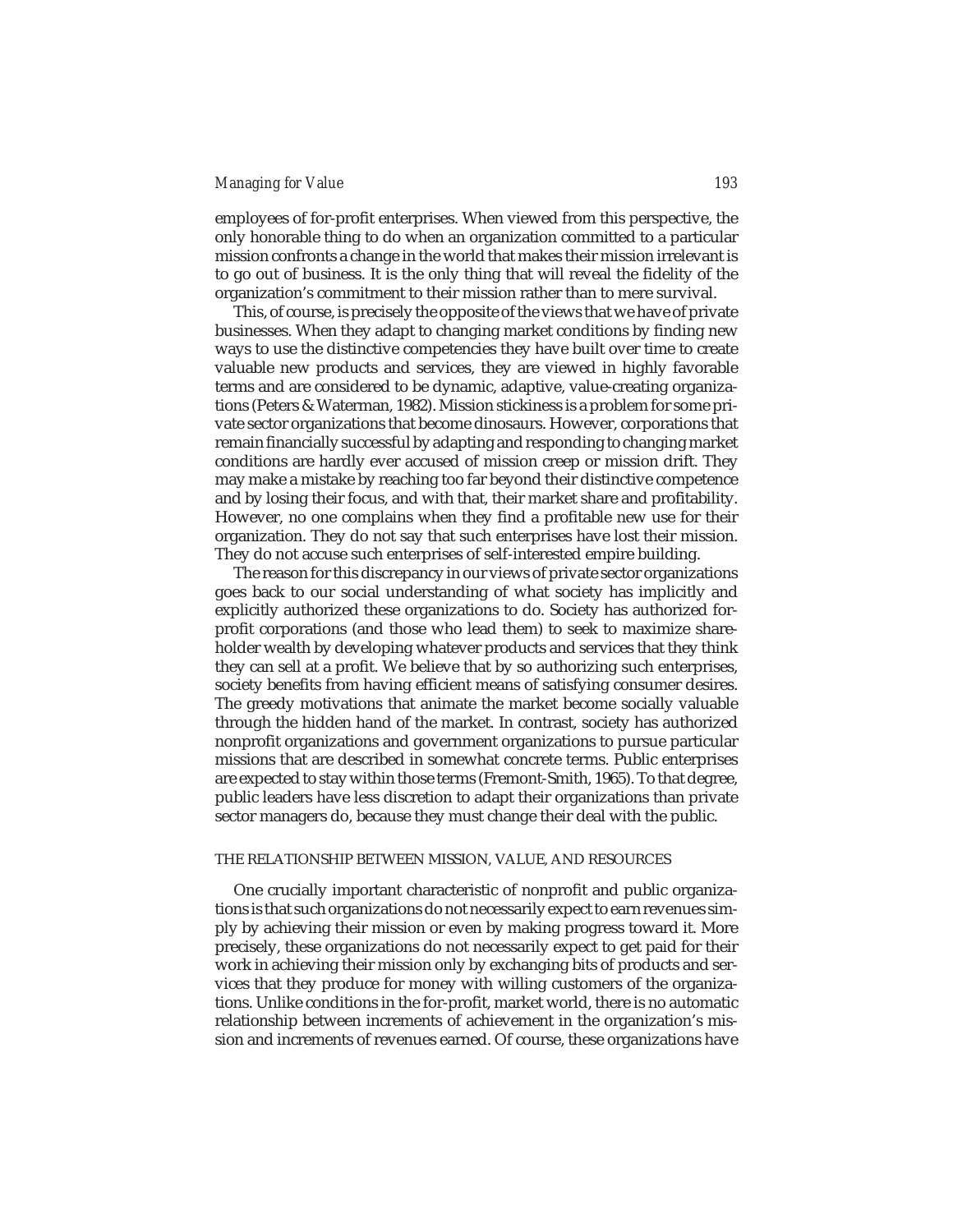### *194 Moore*

to earn revenues. They could not survive or achieve their purposes without them (Bryce, 1992, pp. 71-76). However, the point is that these organizations expect to get paid for the work they do in ways other than by selling specific products and services to individual customers (Oster, 1995, pp. 37-41). In the case of nonprofits, firms gain revenues by attracting charitable contributions from those who share their cause. (They may also hope to receive in-kind contributions of volunteer time and contributed materials, thus reducing their costs of production.) In the case of the government, the firms gain revenues by persuading their authorizing environment (the elected representatives of the people and those who influence them) that their aims and capabilities deserve an appropriation of tax revenues (Moore, 1995).

Of course, such contributions and appropriations may, in some important sense, be responsive to the success that these organizations have in achieving their mission. That is, the flow of contributed resources to nonprofits and of tax appropriations to government agencies may depend on public perceptions of the importance and attractiveness of the cause they are pursuing and their apparent success in advancing the cause. However, it is nonetheless true that those who contribute the money to keep these enterprises alive do so on a much different basis than through purchases of particular bits of the organization's output for their own use. Instead, they are persuaded to put money, time, or material into the enterprise by the promise that the enterprise will achieve some larger, more aggregate purpose that happens to align with the donors' aspirations. What the contributors get in exchange is not necessarily a financial return, it is instead the satisfaction that comes from aligning themselves with, and contributing toward, an effort to achieve a large public purpose for which there is no readily sustainable market (Oster, 1995, p. 37).

This means that an organization's mission and its mission statement are financially important to nonprofit and governmental organizations.<sup>8</sup> It is, after all, the story that organizations tell to sustain a flow of resources to them. However, the story should also make it clear that the mission is about something other than earning revenues; it is about producing aggregate effects in the world that are considered desirable by someone other than those who make individual choices to consume the products of the firm. Mission attainment is calculated in terms that are different than revenue assurance. In this important sense, there are two bottom lines: mission effectiveness and financial sustainability.

Mission attainment is not only about revenue assurance, it is also about value creation. Because the mission defines the value that a nonprofit or government organization is trying to produce or achieve, the mission becomes terribly important in such an organization. Just as financial performance becomes the touchstone for gauging past and planning future performance in the for-profit sector, so mission performance becomes the touchstone for gauging past and planning future performance in the nonprofit sector. When considering specific initiatives that management might undertake, the question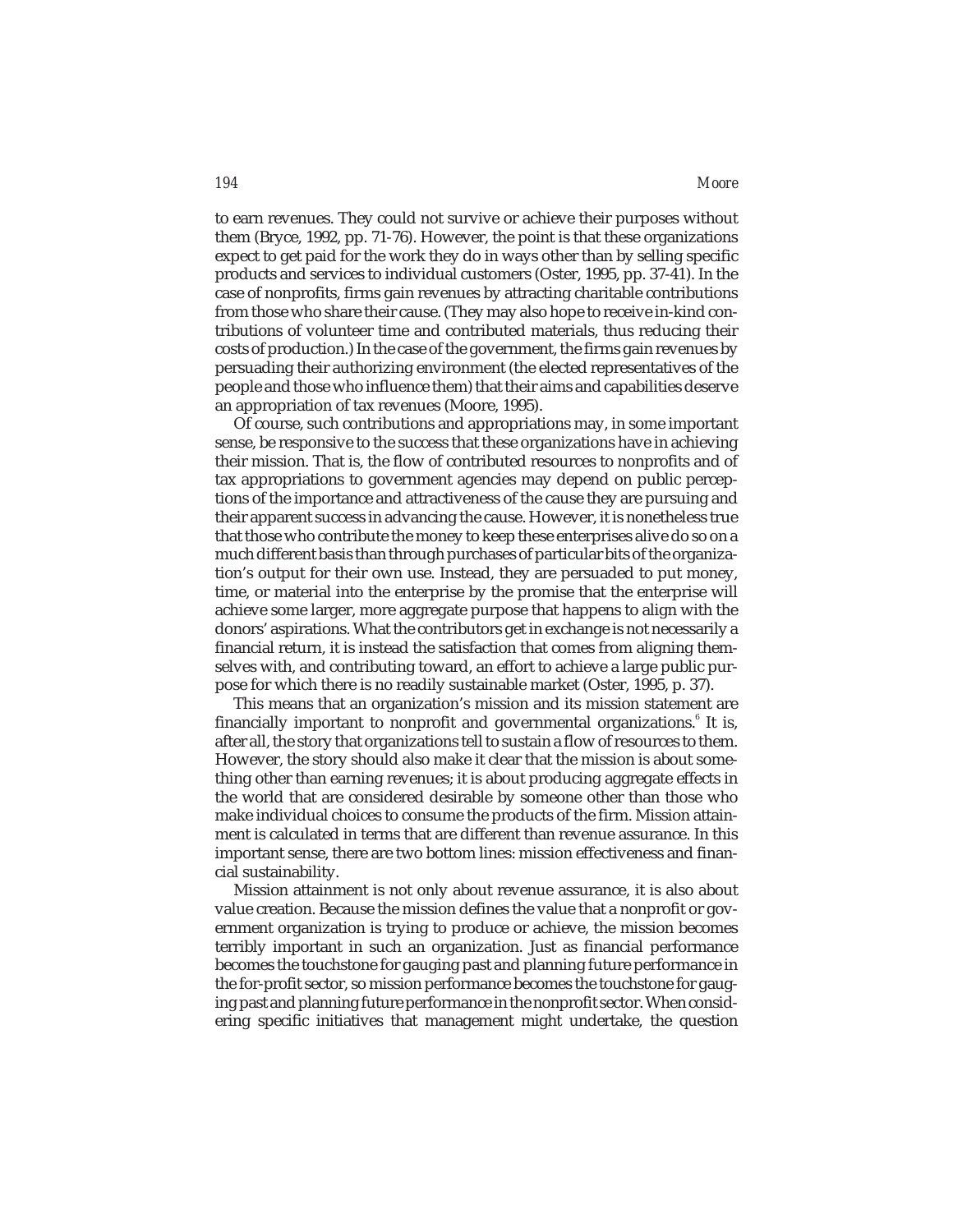becomes What will those actions contribute to the accomplishment of our overall mission? (Oster, 1995, p. 23). Is it large or small? Certain or uncertain?

One can summarize the points above in a simple set of observations and in a simple diagram that has great significance for the difference between developing a strategy for for-profit organizations on one hand and nonprofit and governmental organizations on the other. The observations are these. In the for-profit sector, the three concepts of value maximization, financial performance, and organizational survival are all closely aligned. The way that a forprofit firm produces social value is by producing products and services that are bought by customers and earn a return for shareholders. The performance of the firm in producing value is well summarized in its financial statements (both past and projected). The only way that the firm can stay in business is to maintain its financial performance over time.

In contrast, in nonprofit and governmental organizations, these concepts are not so neatly aligned. The way that a nonprofit or governmental enterprise produces value is to define and achieve valuable missions defined in terms of the achievement of social objectives. The performance of the firm in producing this value is not reliably connected to its ability to attract revenues to pay for its continuing costs, because the firm secures revenues not by selling products and services to customers but by persuading either voluntary contributors or elected representatives of the people that the social mission they are pursuing is a valuable one. The survival of the organization as a producing enterprise certainly depends on its ability to raise revenues (or other kinds of resources) to continue its operations. However, to repeat, there may be no necessary connection between the survival of the organization and the value it is producing. There may be many valuable contributions made by an organization that will turn out to be financially unsustainable. There may be many financially sustainable efforts that are not particularly valuable.

Figure 1 illustrates these points in a simple diagram. The reason for belaboring them is to focus attention on the fact that for-profit firms can focus pretty exclusively on the question of financial performance, and in so doing, be sure that they are both producing value and guaranteeing their survival. In contrast, nonprofit and governmental organizations cannot focus quite so sharply on financial performance. They must make two calculations instead of one. They must focus attention on their financial performance to ensure the future survival and value-creating capacity of the enterprise. However, having made that calculation, they cannot then stop. They also have to attend to the question of whether the enterprise whose survival they have just guaranteed is also producing social value defined in terms of an important mission that they could achieve. It is at this point that strategy and management in the nonprofit and governmental world feel most different from strategy and management in the for-profit world. It is also at this point that the idea of value maximization is distinguished conceptually from both financial performance and the survival of the entity. In public sector enterprises, money is the means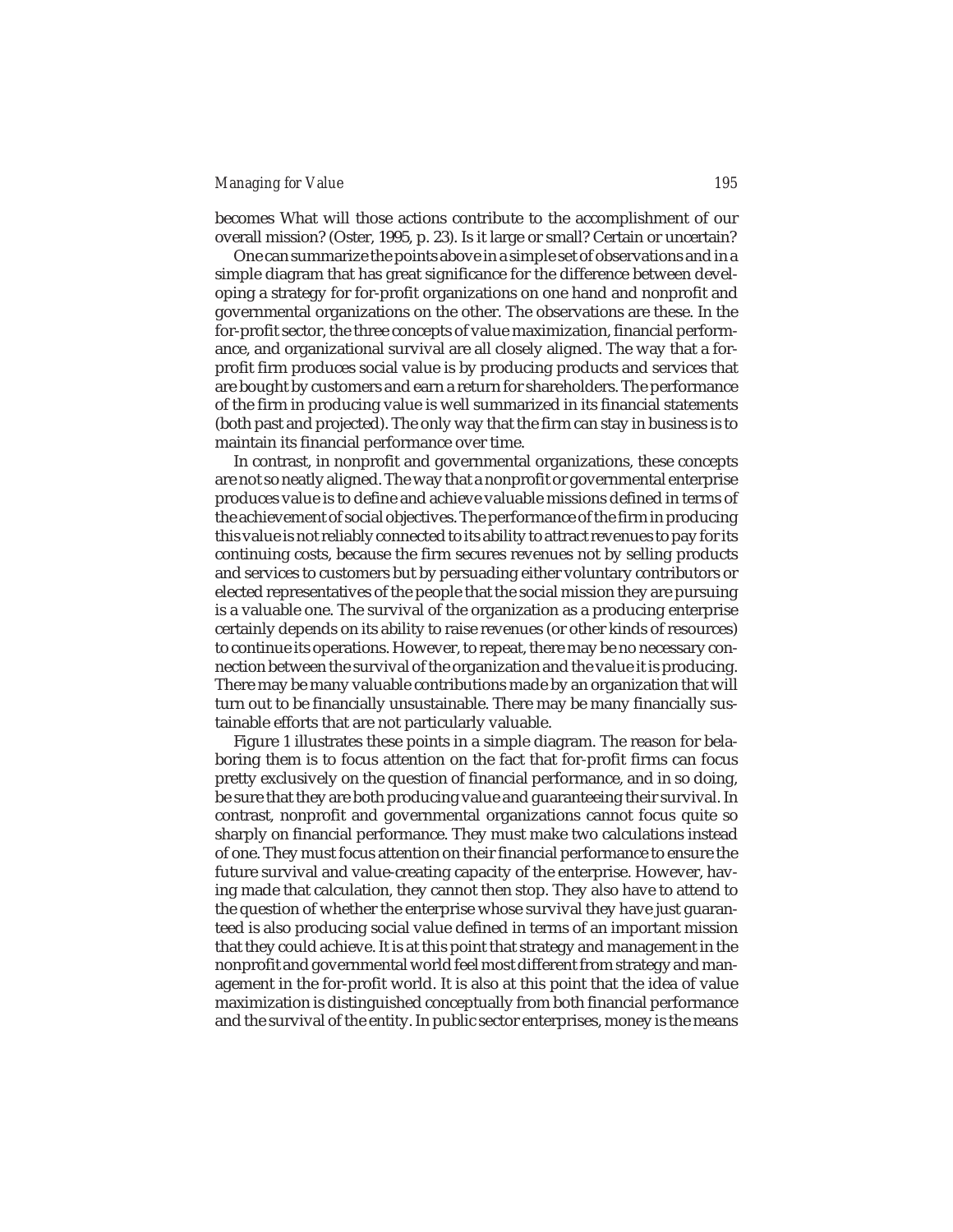

**Figure 1. The Relationship Between Social Value, Financial Performance, and Organizational Survival**

Organizational Survival

to a desired social end. In the private sector, the products and services delivered are the means to the end of making money.

# THE PUBLIC VALUE PARADIGM FOR STRATEGY DEVELOPMENT

Given the difficulties that nonprofit and governmental organizations face when using the model of corporate strategy and the difficulties that their own traditional strategic conceptions create for them, is there some different way of formulating the strategic problem faced by such organizations? The short answer to that is that I am not sure. However, I have been exploring the extent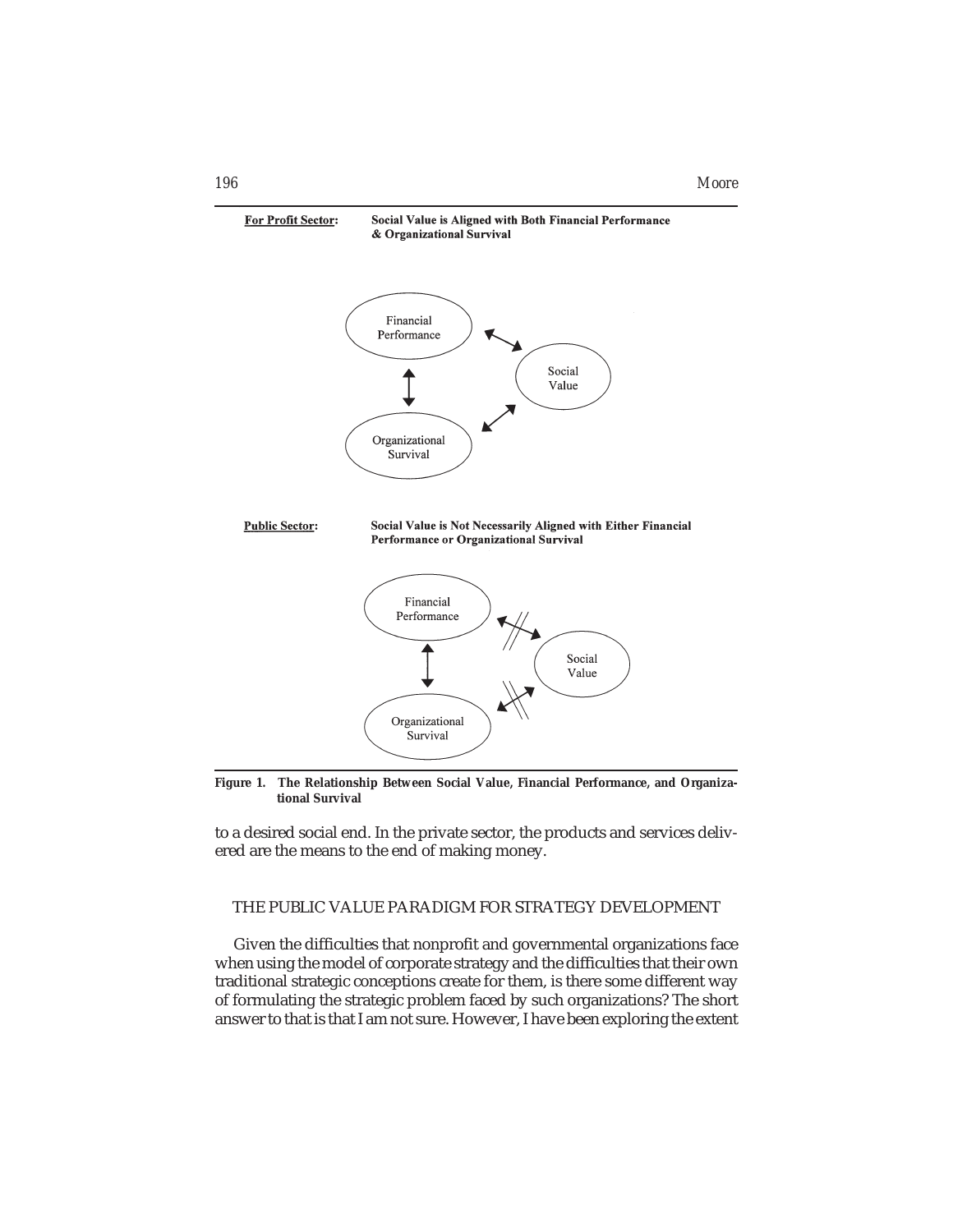

**Figure 2. Strategy in the Public Sector**

to which a strategic idea that we developed at the Kennedy School to provide guidance to government managers could be used to guide nonprofit managers as well, and therefore become a paradigm for public sector managers rather than just government managers. I explain this idea briefly below, and then I explain how the concept could be usefully adapted for use in the nonprofit sector.

#### THE STRATEGIC TRIANGLE

The strategic model for government managers developed at the Kennedy School focuses managerial attention on the three key calculations to be made (Heymann, 1987; Moore, 1995). These three different calculations are represented in Figure 2 as points on a triangle.

The first point—labeled *value*—directs managerial attention to the value proposition that guides the organization. For an enterprise to succeed in producing value, the leaders of the enterprise have to have a story, or an account, of what value or purposes that the organization is pursuing. They need a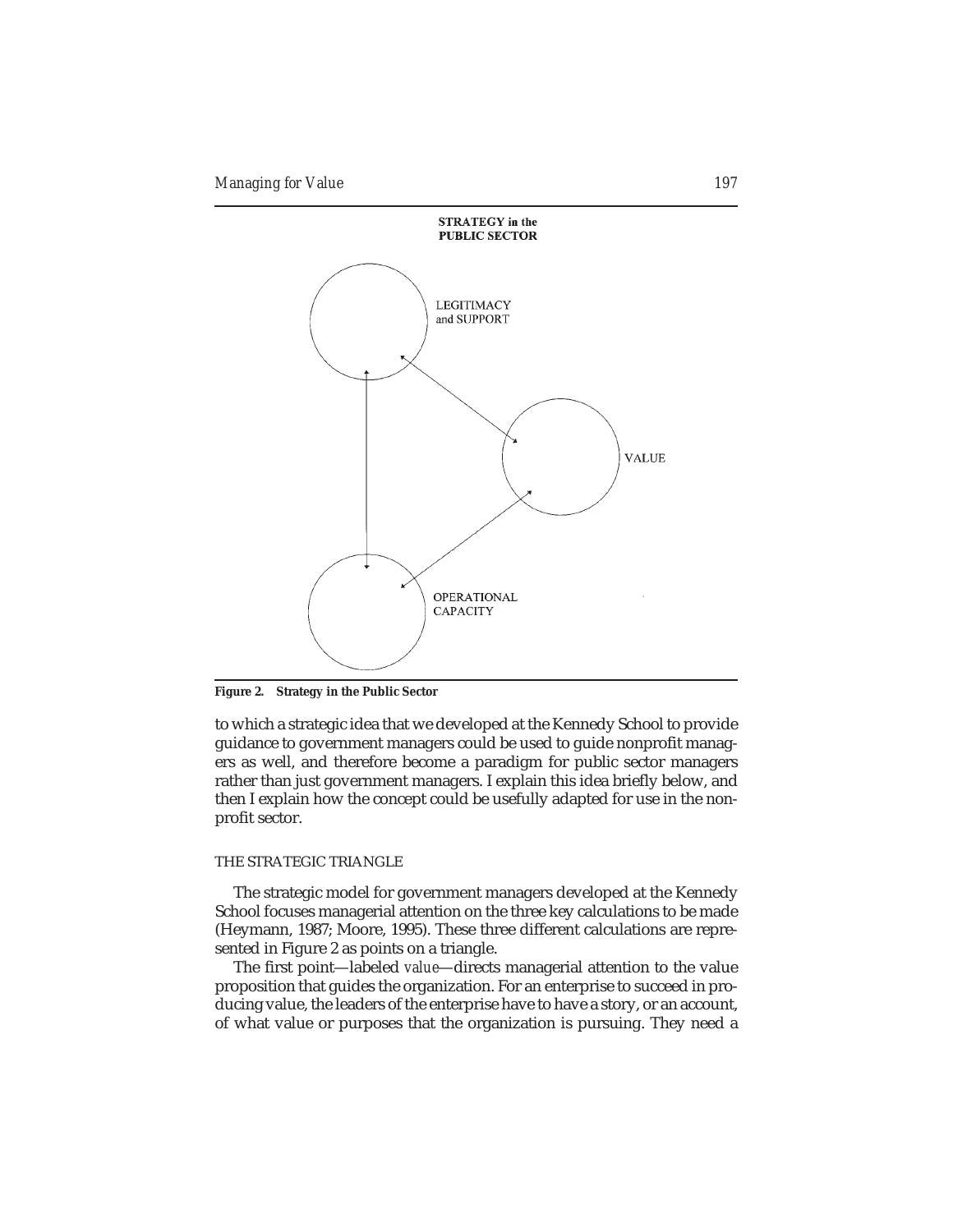reason for the organization's existence, a claim about the way in which the world would be made better through the operations of the enterprise.

The second point—labeled *legitimacy and support*—directs managerial attention to the question of where the support for pursuing the value will come from. It is not enough that an entrepreneurial leader judges some purposes to be valuable. Others, who provide the necessary financial resources and authorization, have to agree with that judgment. In government, those others include citizens, elected representatives, interest groups, and the media, which has been called the "authorizing environment" of the organization (Heymann, 1987; Moore, 1995).

The third point—labeled *operational capacity*—focuses attention on the question of whether sufficient know-how and capability exist to achieve the desired results. Often, this capability lies entirely in the organization that the manager leads. However, sometimes it lies outside the organization's boundary, and the organization has to find ways to engage capacities beyond its own to achieve the desired result by creating partnerships of various kinds.

At a conceptual level, this simple model is not very challenging. All it says is that in order for a strategy to be a good one, it has to be valuable, authorizeable, sustainable, and doable. What could be more obvious than that?

Operationally, however, the concept proves to be very challenging indeed. It generally proves quite difficult to lay out a strategy in which all of these bases are touched. Yet, to fail to do so is to court disaster. Consider the following possibilities:

- If a manager has a valuable purpose that is widely supported, but nobody knows how to achieve it, then the enterprise will fail from a want of accomplishment.
- If a manager has a valuable purpose and capabilities for achieving it, but no one wants or needs it, then the enterprise will fail from a lack of a sponsor.
- If a manager has support and capabilities, but nothing of value is being created, then the enterprise will succeed only in staying alive but not in creating value.

The arrows connecting these dots are meant as forceful reminders that all three bases must be touched.

#### USE OF THIS MODEL IN GOVERNMENT

We know from many years of working with government executives that this model helps them orient themselves to the work that they have to do. The model is important to government managers primarily because it focuses their attention upward to those who oversee and authorize their operations, outward to the purposes to be achieved and the value to be created, and downward and inward toward the management of their own organizations. In encouraging this emphasis in the calculations of managers, it increases the importance of two managerial functions in government that were previously neglected.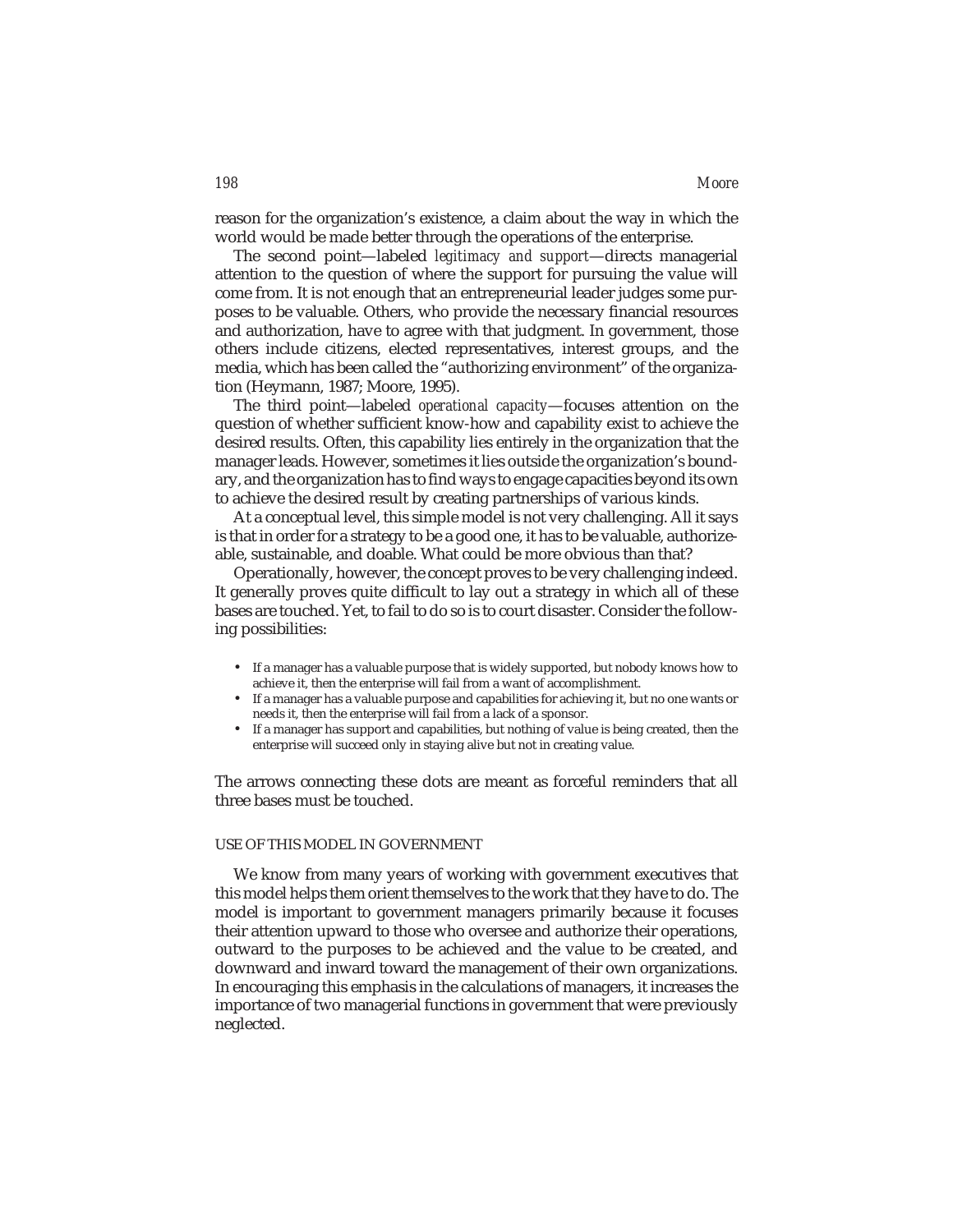First, this framework makes political management as important to public managers as organizational management (Heymann, 1987). Political management, understood as the efforts required to mobilize and sustain support and legitimacy for an enterprise, becomes important for three different reasons: It is practically necessary to guarantee the sustainability of the enterprise; it helps to mobilize partners and coproducers, over whom they have little direct control, to contribute directly to public purposes by acting on their own to achieve them; and it helps give them leverage over their own employees. Unless public sector leaders have powerful mandates that are backed by insistent and enthusiastic support, they will be unable to mobilize the resources, the cooperative efforts they need from others, or their own staffs to accomplish their goals.

Second, the strategic triangle emphasizes the importance of considering and testing the value proposition that undergirds their operations. They know their missions. However, the strategic triangle asks them to question and satisfy themselves that their missions are valuable and that they have the most effective means for achieving the desired results. It challenges them to lay out the logic chain that connects their activities to valued social results. It privileges the use of techniques, such as cost-effectiveness analysis and program evaluations, to provide empirical tests of the value propositions (Moore, 1995, pp. 33-36). All this comes from simply focusing attention specifically on the issue of public value.

# USE OF THIS MODEL IN NONPROFIT MANAGEMENT

We have less experience using this model with nonprofit managers. Yet, in our experience so far, there are some important features of this model that seem to resonate with these managers.<sup>7</sup>

### **Value as Mission Achievement Rather Than Financial Performance**

Perhaps the most important is that the focus of the model is on the public value to be created; furthermore, it defines the value to be created in terms of missions and goals rather than in terms of financial performance. The idea that the overarching raison d'être of an organization is its social purpose, and that its value lies in the achievement of that purpose, seems to be closer to the world in which nonprofit managers operate than to the world in which the financial success of the enterprise is assured by delivering products and services to willing customers. Nonprofit managers want to talk in terms of the social value of particular missions rather than of the profitability or financial sustainability of the enterprise. They like the idea that there is an important public value being created above and beyond the willingness of clients to pay for the services.<sup>8</sup>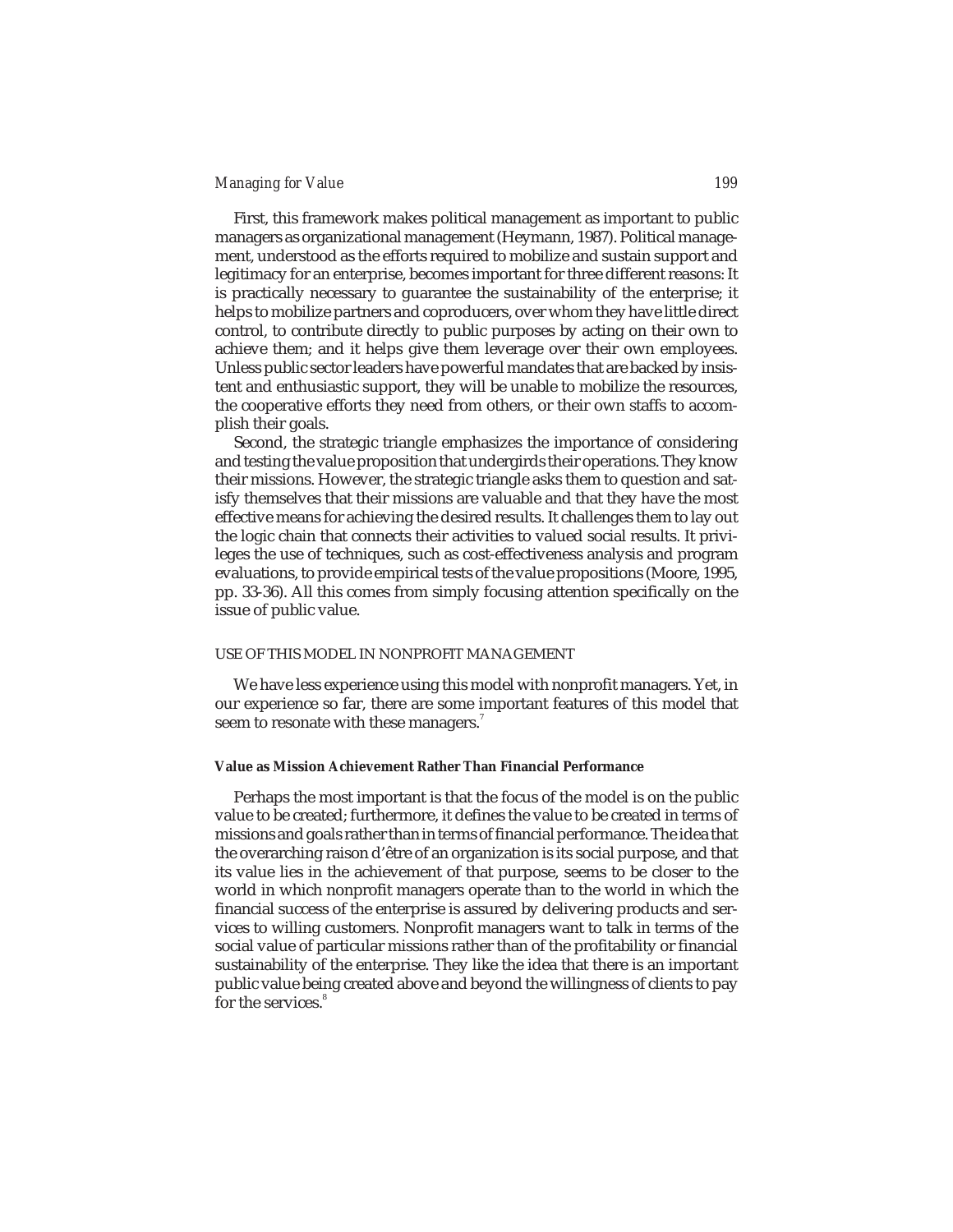#### **The Authorizing Environment as a Source of Support and Legitimacy**

Nonprofit managers also seem to connect with the idea that an important part of their strategic environment is not simply customers and competitors but also the wider public that constitutes their authorizing environment. Many nonprofit organizations are either exclusively or importantly political in the sense that they are advocates for causes and for service delivery organizations providing services to clients. These organizations fully understand the importance of developing powerful political constituencies and alliances in the broad authorizing environment and of delivering high-quality services to clients. Even those nonprofit organizations that are primarily committed to delivering services understand that they are importantly dependent on either contributions from donors or grants and on contracts from government. As a result, they too have to think about and develop a plan for garnering support from a wider authorizing environment that differs importantly from those whom they serve.

In short, because nonprofit organizations need political support to accomplish their advocacy goals and need funds from donors and government to accomplish their service delivery goals, they naturally look to places other than revenues earned by selling products and services to find these resources. For them, the image of an authorizing environment filled with donors, citizens, the media, interest groups, and government funders who the managers meet upstream in reporting relationships feels more appropriate than the image of paying customers whom one meets downstream in service encounters. The market in which they must compete is not the market for clients. There are plenty of them. The market in which they have to compete is the one in which donors, citizens, and elected representatives make commitments to public purposes. To compete in that market, they know that they need to have a public profile to communicate with donors. They know that that public profile has to be about their mission. In all these ways, the focus on something called the "authorizing environment" works better for them as a market in which they are trying to compete and sell than a focus on customers.

#### **Building Legitimacy and Support as an End as Well as a Means**

Recently, we have discovered one of the most interesting uses of this model for nonprofit managers. This use has to do with how nonprofit organizations think about the value they are creating in society and what they have to do to survive.

We have been working with a large, national nonprofit organization. The organization as a whole has a government charter, and it relies heavily on charitable contributions of money (30% of total revenues), materials, and volunteer labor (unpriced and unrecognized in the financial statements of the organization). Yet, despite this charitable skin, one of the two principal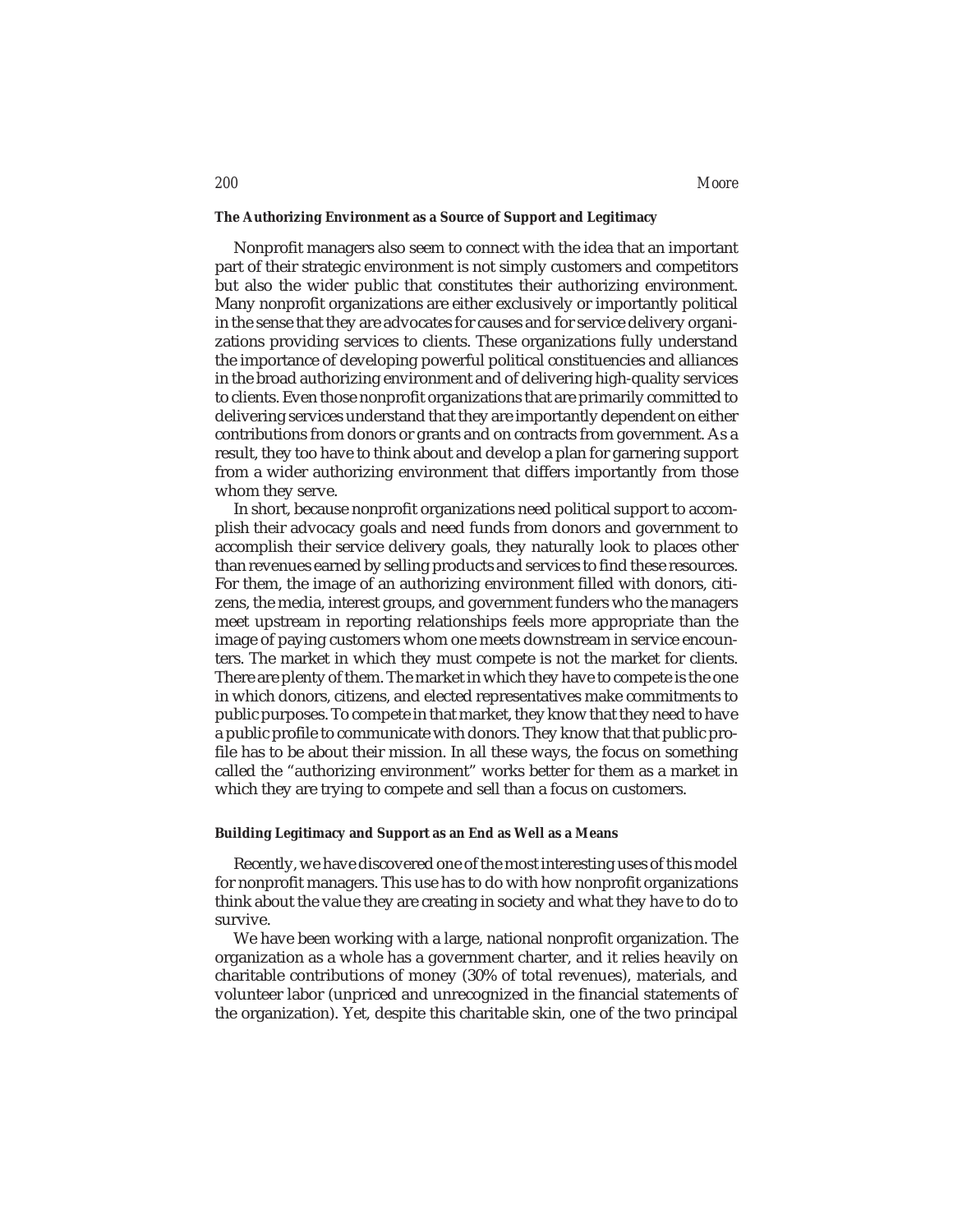operating divisions of this organization is set up very much like a commercial enterprise. It earns revenues by selling products in a highly competitive market. It is centrally organized and quite deliberately and determinedly managed toward such strategic goals as aiming at revenue targets, strengthening their domination of existing markets, and penetrating new ones. The other part of the organization is set up as a fairly traditional charity. It has a widely decentralized structure. Its revenues come from charitable contributions. It delivers services for free to deserving clients and helps communities prevent various disasters that could befall it.

When one looks at the organization as a whole through traditional business strategy models that emphasize financial performance, the organization seems to be in tough shape. None of the organization's individual product lines or activities earns revenues that can fully cover costs. The organization as a whole would quickly disappear if it were not kept alive by a flow of voluntary contributions of money, material, and time that seems responsive to the traditions of the organization as a whole rather than its particular performance in any of its product lines. This financial dependence on charitable contributions is an embarrassment to the members of the organization who are organized as a commercial enterprise. They long to show that they can meet a market test, and in so doing, demonstrate that they are creating value for society.

However, if one looks at this organization as a whole and at each of its product lines in the context of the strategic triangle, the value created by the organization looks very different. The important reason is that the legitimacy-andsupport circle in the strategic triangle can be viewed not only as something that is instrumentally valuable and necessary to pursue the mission of the organization but also as a valuable social end in itself. The reasoning is the following.

The most obvious value produced for society by a nonprofit organization is the value associated with the achievement of the organization's mission and goals or low-cost, high-quality service to the organization's clients. That perspective is encouraged by both business models and by public sector models because it views organizations as producing entities (Bryce, 1992, p. 72). As such, their value lies in the work that they do in taking resources and increasing their value through the productive processes of the organization. That kind of value is captured in the strategic triangle by the value circle.

However, one can reasonably argue that nonprofit organizations create value for society in ways other than achieving their mission and serving their clients. For example, as noted above, nonprofit organizations might be valuable as channels for the expression of individuals' charitable aspirations. Individual satisfaction (or utility) may be generated in the lives of donors when their gift can be conserved and parleyed into much greater significance and impact by the work of the nonprofit organization (Oster, 1995, p. 37). If this is true, then value is created at the upstream end of the organization's work as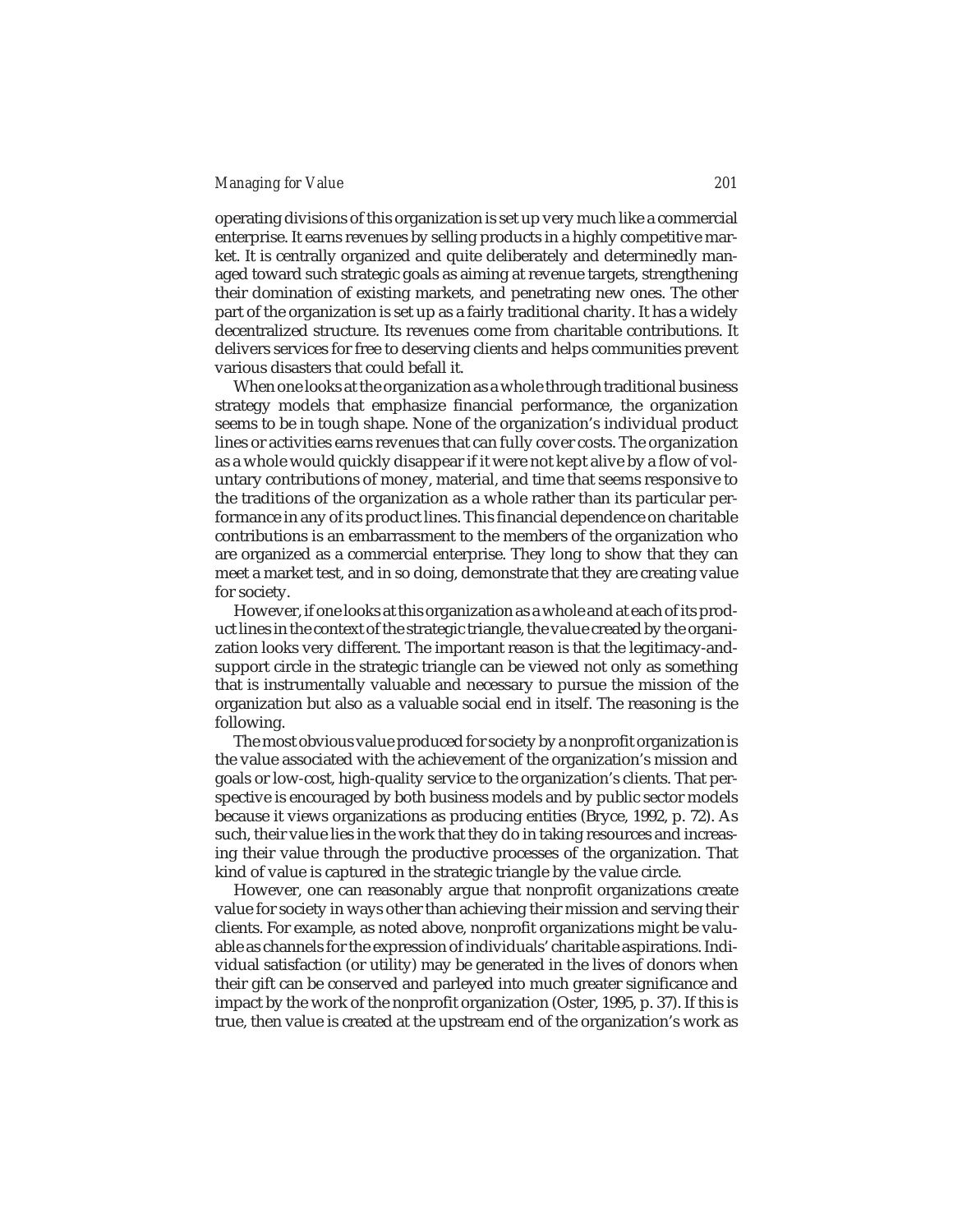well as at the downstream end. The encounter with donors is value creating, as is the encounter with clients.

Moreover, if Robert Putnam's (1993) findings about the importance of social capital in improving the quality of life for individuals and the improvement of many public operations are to be believed, one could also argue that a valuable product of nonprofit enterprises would be to increase the stock of social and civic capital in society—the networks of reciprocity and trust that make life enjoyable and grease the millions of transactions that allow the society to be productive as a whole (Putnam, pp. 181-185). To the extent, then, that nonprofit organizations created a world where neighbors helped neighbors, an important social value would have been produced. This, too, happens upstream where the organization is amassing resources, in the production process when volunteers are involved in helping clients, and downstream where the food and clothing are delivered to needy clients.

What these points imply is that, if this nonprofit organization focuses hard on the way it is trying to build support and legitimacy by interacting with individual donors in transactions that lend significance to their gifts and on building a network of people who share the cause, then that work has several important results. First, the work is instrumentally valuable in ensuring a flow of resources to purposes that can now be achieved and clients who can now be aided. Second, once we put this diagram in the context of nonprofit organizations and understand that their important social purposes include the channeling of individual aspirations and the creation of social capital, then the work of legitimating and supporting the organization's purposes becomes valuable in itself.

This perspective radically changes both the valuation of the organization as a whole and the relative evaluation of its particular parts. The organization as a whole looks much more valuable from this perspective than from the perspective of the financial business models. The parts of the organization that are producing traditional charitable activities look more valuable than they did when they were being reviewed from the business perspective. Both taken together have very important implications for the overall strategy of the organization.

The public value perspective embodied in the strategic triangle also transforms one's view of the ways in which volunteers of money, material, and time contribute to the organization. From a business perspective, the easiest way to understand voluntary contributions of money, time, and materials is to view them either as sources of funds or as low-cost factors of production, that is, as people who contribute to the support and legitimacy of the organization and to its operational capacities. Once we recognize that their satisfaction and the way in which they interact with one another and with the clients of the organization are important ends of the organization as well as the means, then their experience becomes an additional increment of value produced by the organization. As such, it becomes as important to focus on their satisfaction as it is to focus on the satisfaction of clients.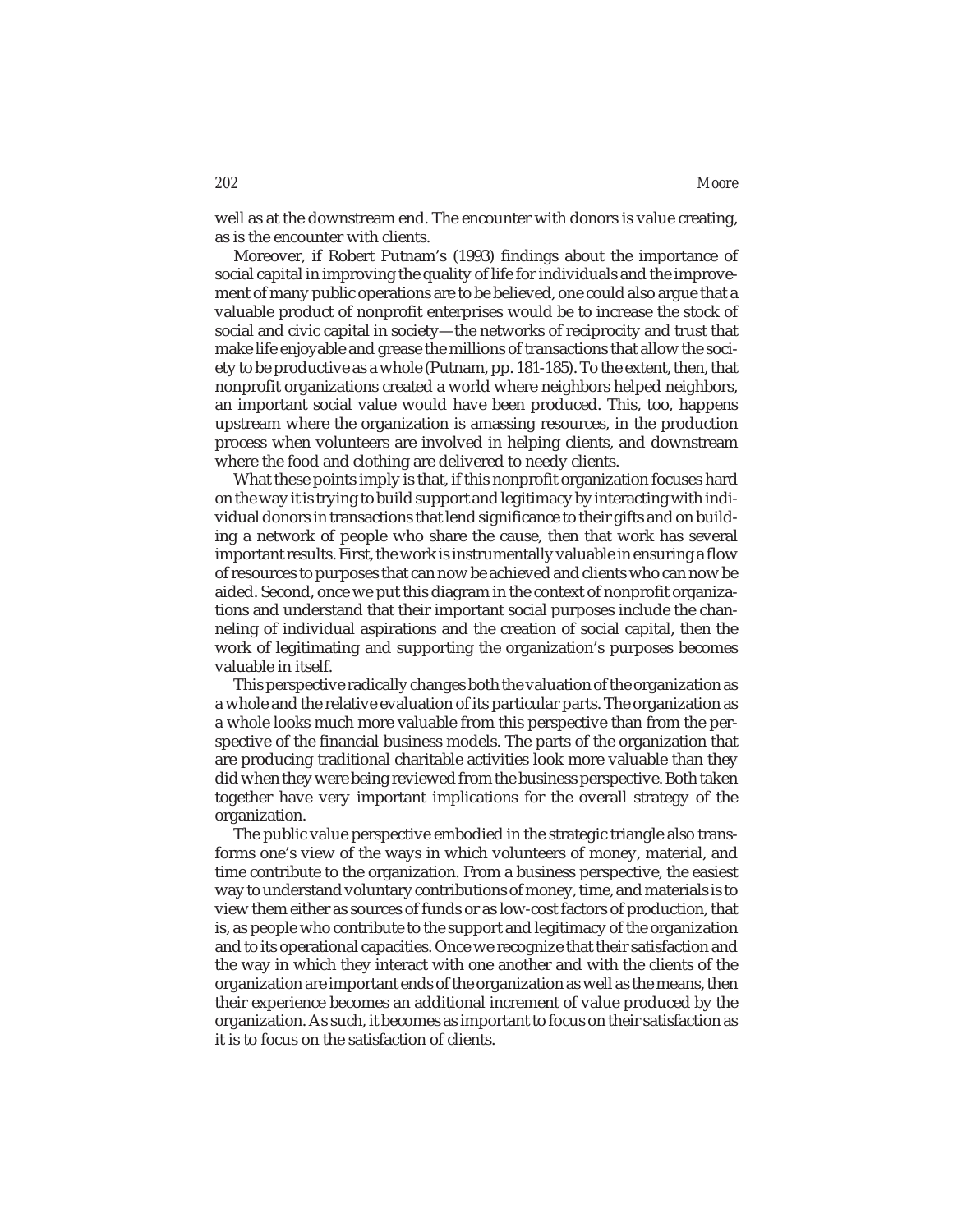### **Notes**

1. Throughout the article, when I speak of the leadership of nonprofit organizations, I will be tacitly referring to both the board of trustees and the executive directors. I understand that the function of leadership is often distributed across these different offices and across the different people who occupy these offices. In the short space available to me in this article, I will not take on the complex question of who should or does exercise leadership in nonprofit organizations, and therefore, I will not discuss the relationship of the board to the executive director. I will assume that the responsibility for leadership is shared between these actors.

2. I am indebted to John McArthur, the former dean of the Harvard Business School, for emphasizing this point (see also Kaplan & Norton, 1996).

3. I am indebted to Professor James Austin of the Harvard Business School for making this point.

4. Note that the public does have some choice here. It authorizes some purposes as either public spirited or charitable. It makes contributions in the form of tax exemptions. So, one can say that the purpose is publicly ratified as well as privately endorsed (see Bryce, 1992). However, there is something remarkable about the fact that individuals can define something as a public purpose without necessarily having to persuade others to agree in the particular case.

5. I am indebted to Professor Kasturi Rangan of the Harvard Business School for this concept and the phrase (see also Oster, 1995).

6. Here, I am departing from Bryce's (1992) view. He seems to think that the mission exists independently of financing. The task of financing is to find money to support the mission. He states that "the principal focus of the [financial management task] is to acquire, manage, and allocate dollars so that the philosophical mission of the organization, whatever it may be, can be discharged." However, one could equally view the articulation of the mission as a fund-raising method. At the extreme end, one could imagine nonprofit entrepreneurs who have decided that their mission should be whatever public aspirations were currently not being met. At the less extreme end, we could imagine that a mission statement would be constructed with an eye to the question of whether it was capable of sustaining voluntary contributions not only from donors but also from boards, managers, staff, and clients.

7. I am talking principally about the experiences that Christine Letts, Peter Frumkin, and I have had in teaching nonprofit managers in the context of both executive and degree programs at the Kennedy School.

8. To this degree, managerial sorting does seem to be occurring across the sectors; those who like public purposes tend to migrate toward nonprofit and governmental organizations, and those who like wealth creation tend to migrate toward business enterprises (Weissbrod, 1988). This effect is being altered to some degree by two trends, however. The first is that, increasingly, business enterprises are seen as important not only for producing wealth but also for achieving social purposes. Consequently, the nonprofit and governmental sectors have a less distinct advantage in competing for socially conscious managers. Second, many private managers now get rich enough early enough that they are eager to establish a second career working in the public sectors.

#### References

Andrews, K. R. (1971). *The concept of corporate strategy*. New York: Irwin.

Barnard, C. (1966). *Functions of the executive*. Cambridge, MA: Harvard University Press.

Boris, E. T. (1999). The nonprofit sector in the 1990s. In C. T. Clotfelter & T. Ehrlich (Eds.), *Philanthropy and the nonprofit sector in a changing America* (pp. 1-34). Bloomington: Indiana University Press.